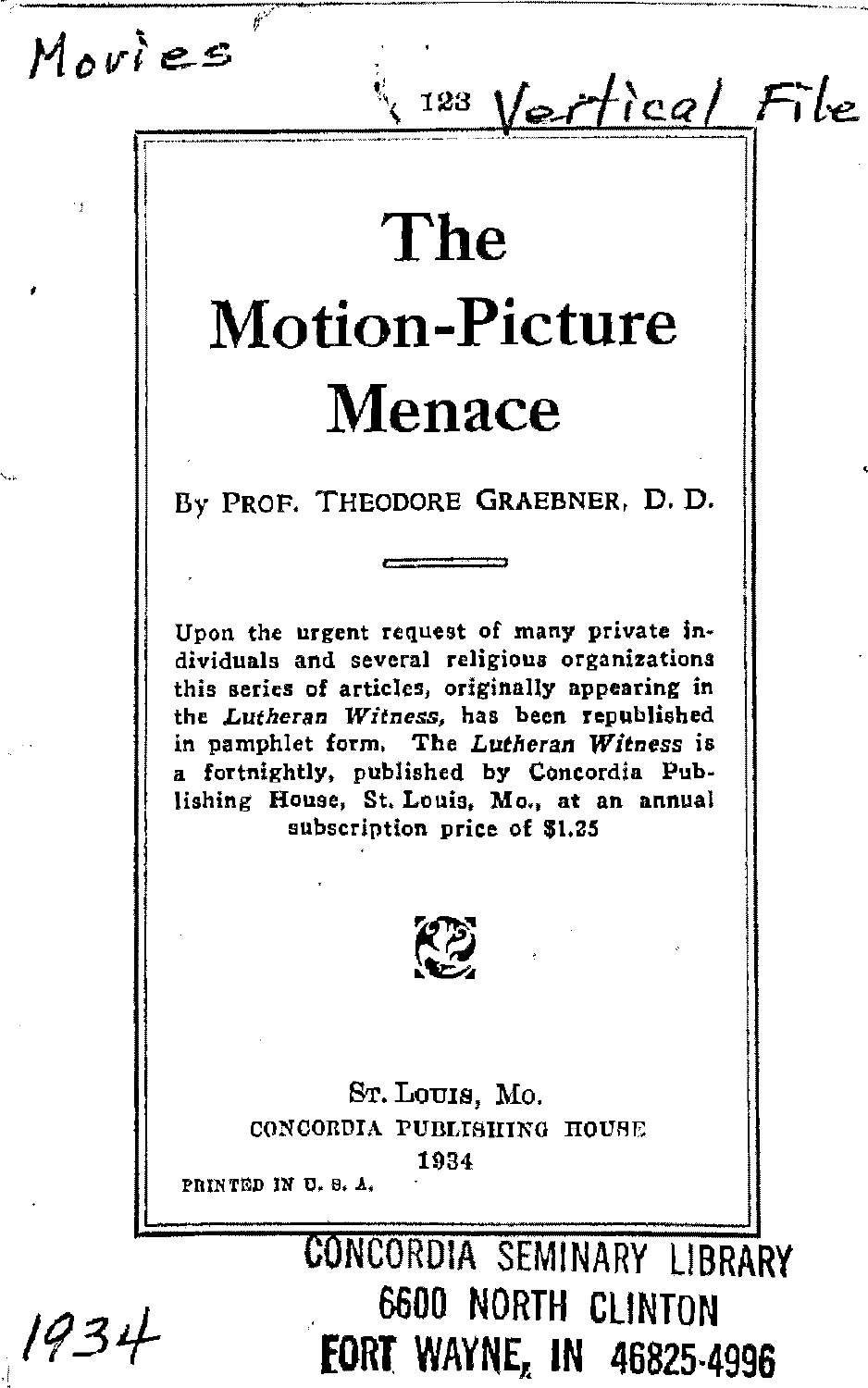# The Motion-Picture Menace.

## I. Old Dirt Week All Year,

They come and they go in endless procession, each week's offering a little worse than the last: "Sitting Pretty," "Gold-diggers of 1033," "Should Ladies Behave?" "Secret Sinners," "Jungle Bride," "My Woman," "Design for Living," and on the stage "Sixty Gorgeous Models Dressed in White Ostrich-plumes" the titles are all from one page of a St. Louis daily. The next week brought "Risking His Life for a Kiss," "The Lure of Beautiful Women," "Havana Widows," "Torch Singer," "Blood-money," and Sally Rand in Person, competing with 200 fan-dancers, offered by another theater. And so through the year. One producer stars the same actress in two movies, each containing an excellent elose-up of the "platinum buxomous licentious blonde" in a bath-tub.

The *St. Louis Post-Dispatch* said March 12, 1933: "This is Old Dirt Week, with at least one house going the limit in an attempt to compete with 'stag' entertainments offered out in Wellston when the county police are not looking." In an adjoining column the reviewer called a certain film "the world's dirtiest picture. Unfortunately so, too; for the stars are prime favorites with the younger cinema customers, and a lot of them will be attracted to the theater by the names. Some of the smut will be over their heads, but a lot of it will register." Editorially the same paper said, commenting on these offerings:<br>"The films have advanced farther and farther over the boundaries of propriety and good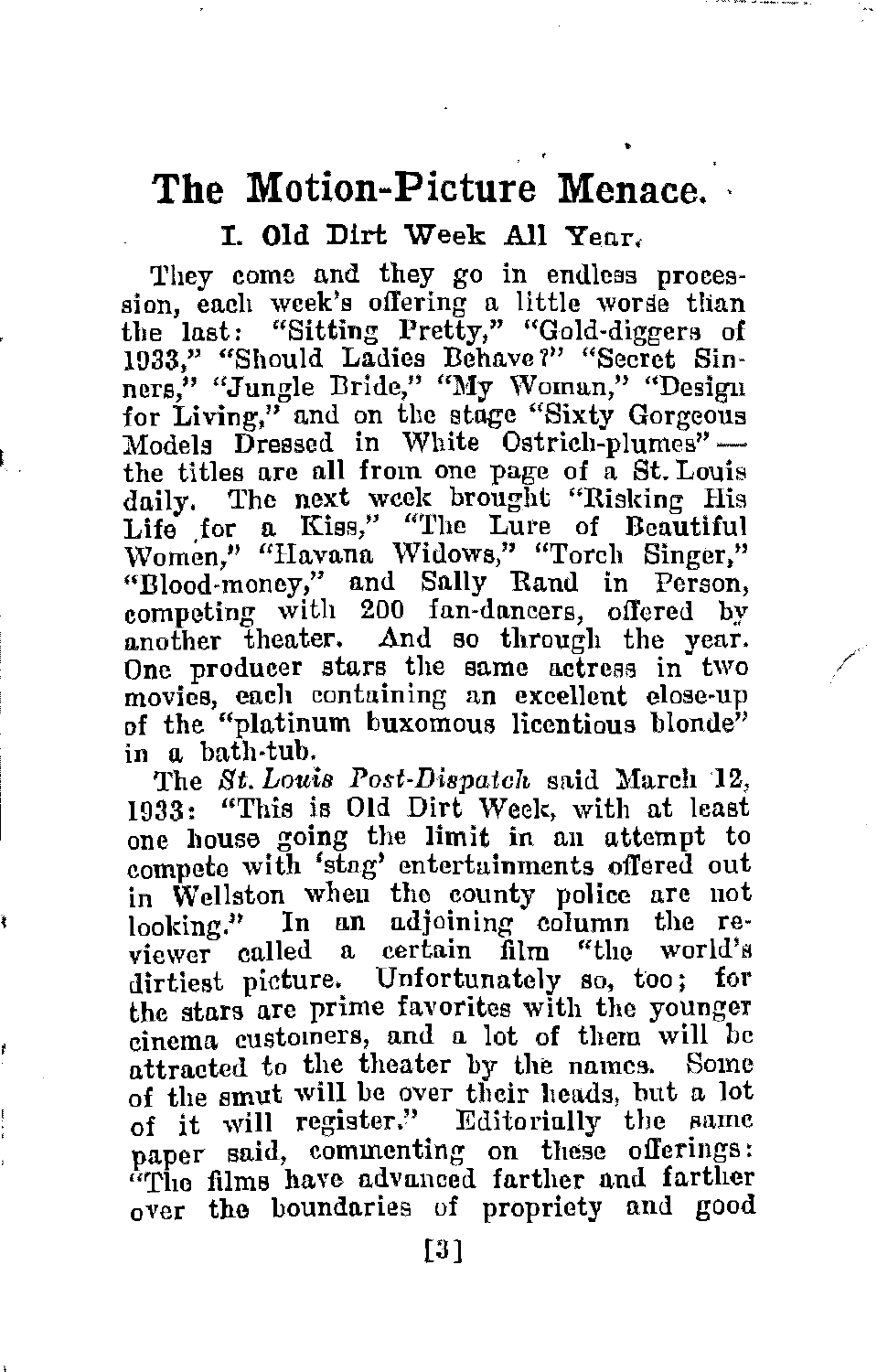taste. . . . Many a tolerant citizen now is revolted by the cheap filth needlessly dragged into current pictures." This from one of the most liberal 1mpers published in the United States. The Hearst papers in June, 1033, pointed out the demoralizing character of eer-<br>tain sex pictures, not only on account of objectionable phrases, hut on account of "a pervading spirit of lewdness and vulgarity."

The Lowell Sun of Lowell, Mass., January 5, 1934, mmouneed its adherence to the rule of absolutely refusing all advertisement which included salacious pictures or suggestive descriptive lines. It said editorially: "This policy, we feel, is only fair to the thousands of mothers and fathers who subscribe for the  $Sun$ . Their young children naturally pick it up, and if obscene moving-picture advertisements would daily clot its pages, the effect would be dis-<br>astrous to the morals of the generation. If astrous to the morals of the generation. young boys and girls were led astruy due to advertisements appearing in a newspaper, the publishers thereof would never be able to rec-<br>tify the wrong they had done." Not only that, but this paper openly denounces screen offerings with filthy plots. Concerning a. recent New Year's film it said that "the plot itself was so filthy that it should never have reached the screen. Jt was not only dirty, suggestive, and lurid, but was unnatural. No respectable man or woman could view this picture without being insulted. It was contrary not only to the laws of God, but also to the laws of man."

)

Welford Beaton is editor and publisher of the *Hollywood Spectator* and is one of the best-informed critics of the motion-picture. In the *Spectator* of November 25, 1933, he refers to the purchase by Paramount of *Sa,ilors,*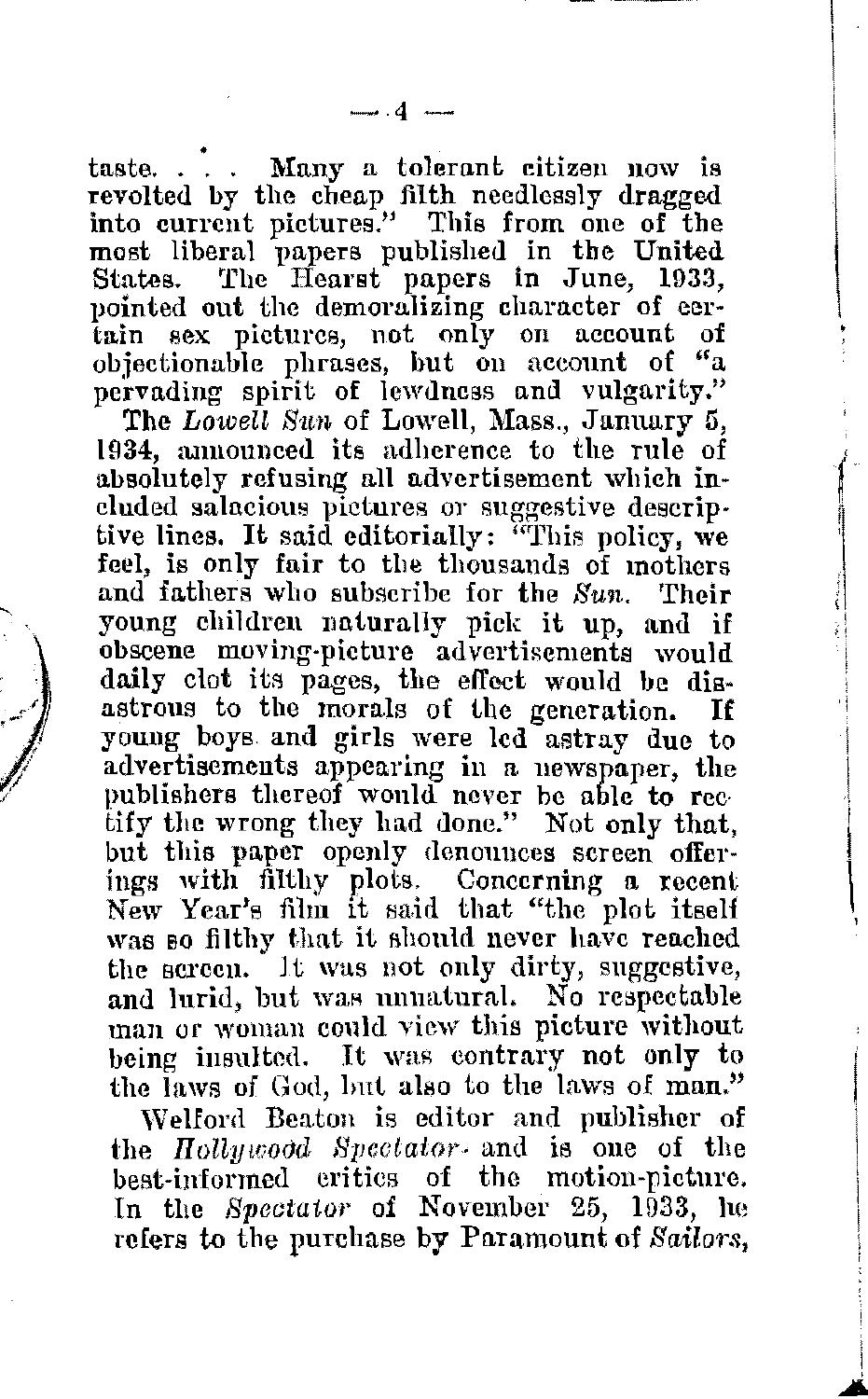*Beware* for \$55,000. This play is based on a wager that a sailor can ruin a virtuous girl within a week. He describes the plot of another film. *Convention City*, thus: "In a welter of puking salesmen, aleoholism, obscenity, and libidinous anticipation the special train speeds on its way to Atlantic City, and a 'cut' to that destination reveals the overworked inmates of a house of ill fame, exhausted from the attentions of the Universal Bandage Co., apprehending the arrival of  $Mr.$  Honeywell's lusty bravos, and appalled by the information that the Mammoth Tool Convention is to fol• low them." Deaton calls the film "outrageous indecency." The industry claims that since the Will Hays organization "has a code of 'good taste' (they call it), and since they censor all productions, the exhibitor is taking no chances, and only good pictures will be shown." This code does make the demand that certain things should not occur in the movies, such as the details of brutal killings; explicit presentation of the methods of crime; any low forms of sex relationship; any attractive presentation of adultery; excessive and lustful kissing; lustful embraces and sugges-<br>tive postures. Writing in the Plain Talk postures. Writing in the *Plain Talk* magazine Wallace \Verble said, 1933: "Since formulating this code, every one of tliese prohibitions has been violated, not once, but<br>repeatedly. Regarding brutal killings, one can point to *Terror Abroad*, in which there are about fifteen brutal murders." In other films snake poison, the sucking of a vampire, poker, and firearms are used to slay. A few of the violations of the sex clause are: In  $Ex\text{-}Lady$ the heroine at first refuses to marry the hero, preferring to live with him in adultery, because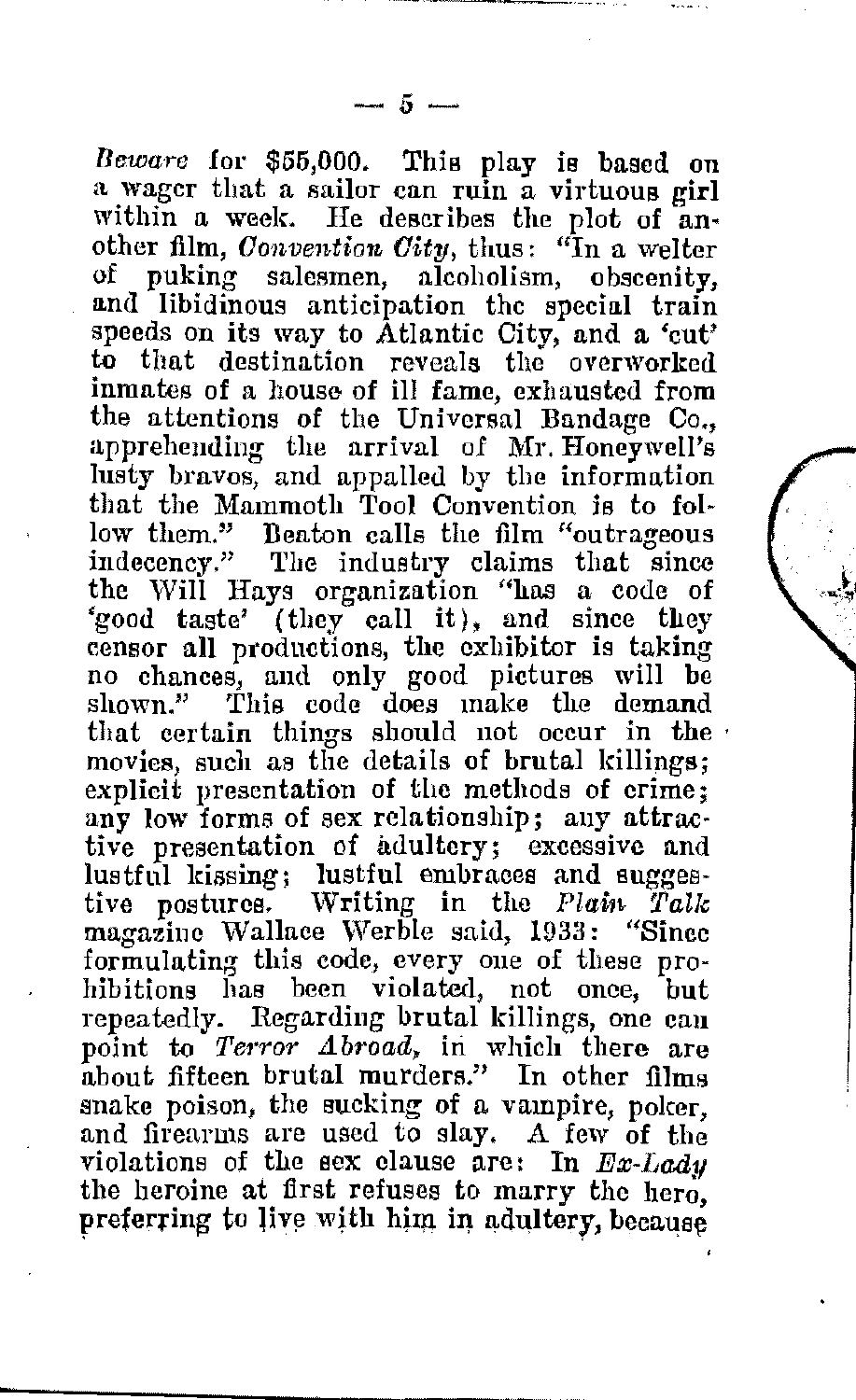marriage is contrary to her "ideals." In Call *Jlei· Savage* a husband, ill in a hospital (out of his mind, the result of a nasty disease), attempts to assualt his wife. In *Oynara* the hero lives with another woman even though he is married. In *Frisco Jenny* the heroine conducts a house of prostitution, living off the earnings of the inmates. Mr. Werble says: "Out of twenty-five regular pictures released by members of the Hays organization in Jan-<br>uary, 1933, twenty-one were either founded on sex or had sex talk in them, two were 'sexless,' but were too horrible to be shown, and two were sex-free." How liberal the standards are under which this figure was attained is clear from the fact that Mr. Werble lists  $42d$ Street as "suitable for the family." Regarding this film a religious writer who had seen it, Mr. J. T. Upchurch of Arlington, Tex., said<br>that it "came from the heart of hell." "Go see it and feel for a week that you have been<br>so contaminated that all the waters of earth cannot cleanse you. Go seo it and feel so corrupt that all the purgatives ever made could not purge your system. Go see it and know that, unless you do something to help remedy conditions, you will be individually and personally responsible to God for the continued defilement of girlhood." And this film was listed by Mr. Werble as "suitable for the family.'' What must the rest be!

In the February 24 issue of the *Spectator*, Beaton says: "The screen is a menace to the growing population. . . . It aims its product at those whose low tastes make them impervious to the vulgarity of pornography, passion masquerading as love, discussions of the double standard, and other unlovely aspects of modern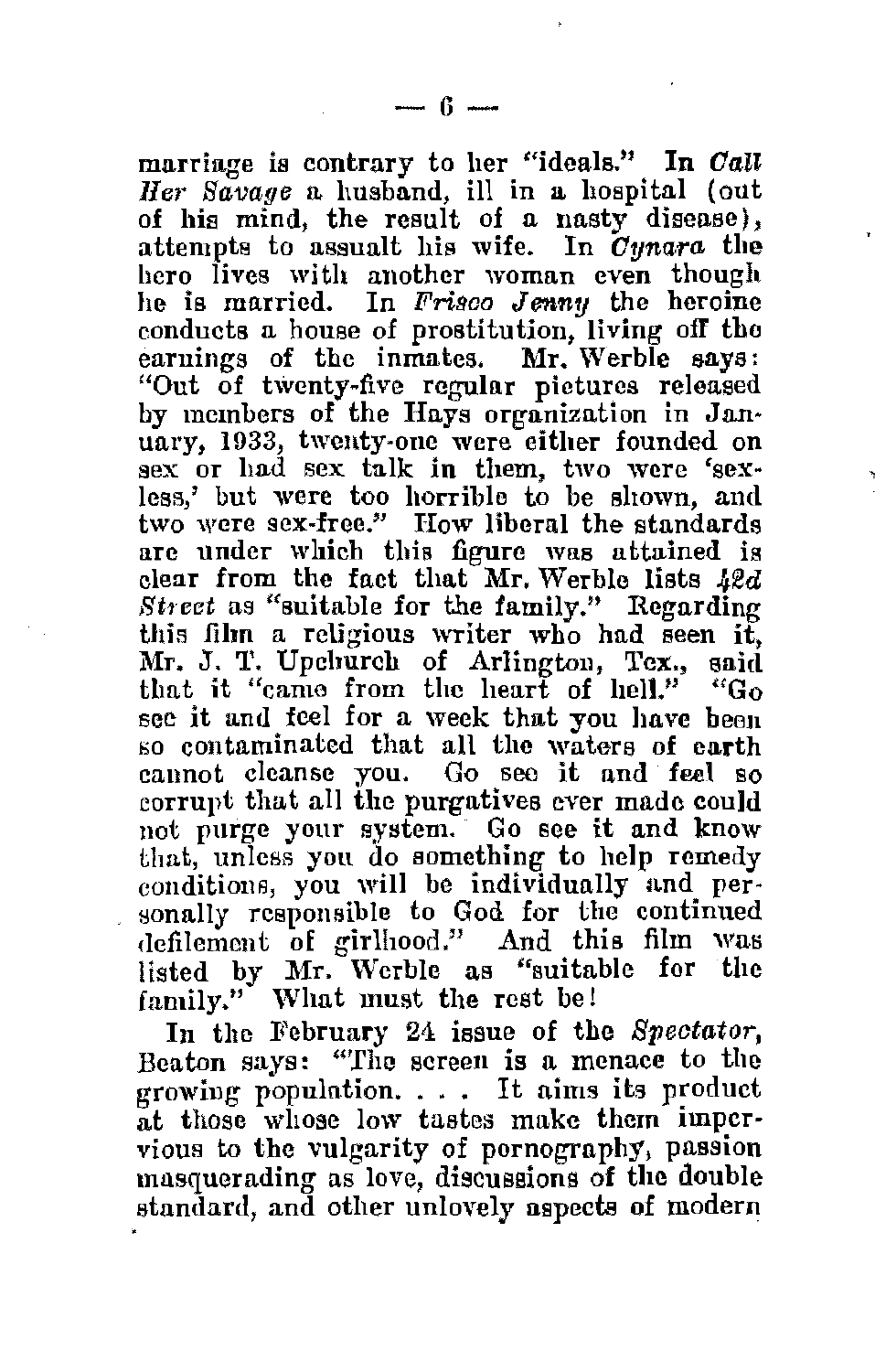eivilization.  $\ldots$  . The producers of motionpictures purvey filth for the sole purpose of reaping profits. They have delved into the garbage cans of our social structure and extracted from them as story material everything that stinks." He then addresses the industry thus: "You have made of the screen a pur-<br>veyor of all that is vile and unclean in our social life. You disrobe young girls on the screen, you have lips clinging to the point of nausea, you parade prostitution, passion, vice, and crime until you have driven decent people away from you."

Were it not for the fact that he mentions names, dates, and specific incidents, it would be difficult to believe the writer in Plain  $T$ alk of October, 1033, when he discusses the relation of the so-called "beauty shows" to the motion-picture colony at Hollywood. He calls the system "a huge diabolical white-slave racket.... Beauty or popularity contests are held all over the country; the winners are given either a trip to Hollywood or a movie contract. After they arrive in Hollywood, the movie men see to it that the girls are reduced to poverty; and then, with the luxuries of life via a movie contract as a tantalizing bait, the men.  $\ldots$  He introduces them to some assistant to the nssistant camera man at the studio and exacts his pay for the favor, and so on, until after fifteen or twenty introductions the girl finally meets the director. But by this time she is nothing more than a common prostitute. . . . The crowning fact is that an idol of American moviedom, a certain muchpublicized foreign star, is a sex pervert of the worst kind." The effect of this mentality is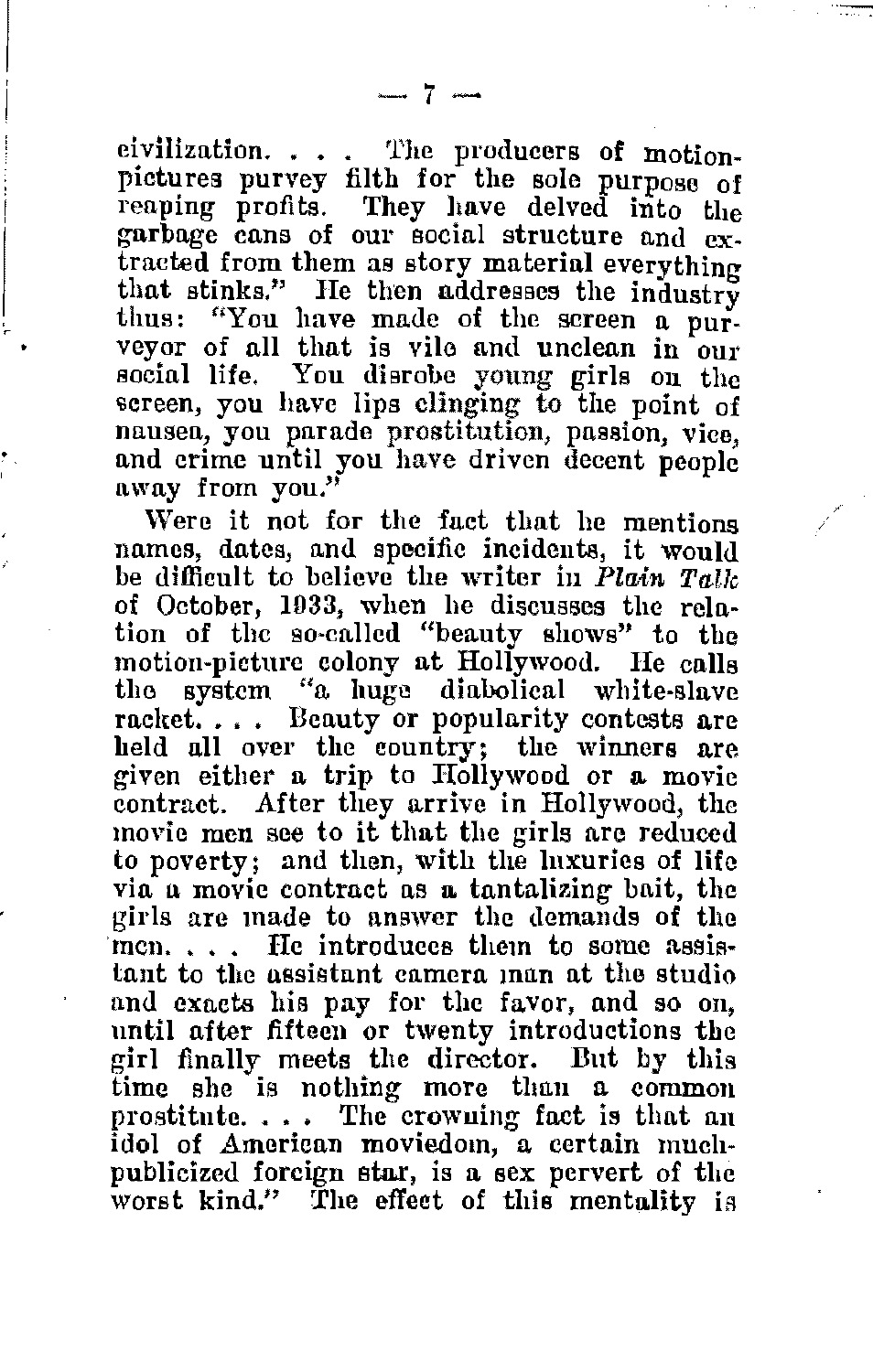seen in recent productions, on which the writer comments pointedly: "When the movies turn pervert and start to show the nude male body for no other apparent purpose than to excite the sexual emotions, something must be done,"

Rev. John J. Cantwell is bishop of Los Angeles and San Diego and should know conditions in his territory. Speaking of the eight companies that make nine-tenths of all motion-<br>pictures in the United States, he said in an Peclesiastical Review Contribution of February, 1934, that 95 per cent. of the producers are Jews, and that of these companies only one "is definitely free from Jewish influence," "practically seventy-five per cent. of the so• called artists of the cinema am pagans, earing nothing for decency, good taste, or refinement. Most of them are living lives of infidelity and worse, wherein there is to be found not a suggestiou of respect for religion or for spiritual **value.''** 

The public is helpless over against this tlood of unwholesome screen entertainment. The big producers control absolutely the type of picture that is to be shown in your local theater, whether your home be New York City or Aberdeen, S. Dak. This control is exercised through the block-booking and blind-selling system.

All the big film companies, with the possible exception of United Artists, refuse to sell their pictures to an exhibitor singly, doubly, or even in tens. Thev decree that to get one picture from the company, you must purchase their entire output, which for the large companies has been averaging about fifty or more per venr. This is called Block Booking. Blind vear. This is called Block Booking. Selling is the trade practise by which a distributor sells his pictures to an exhibitor before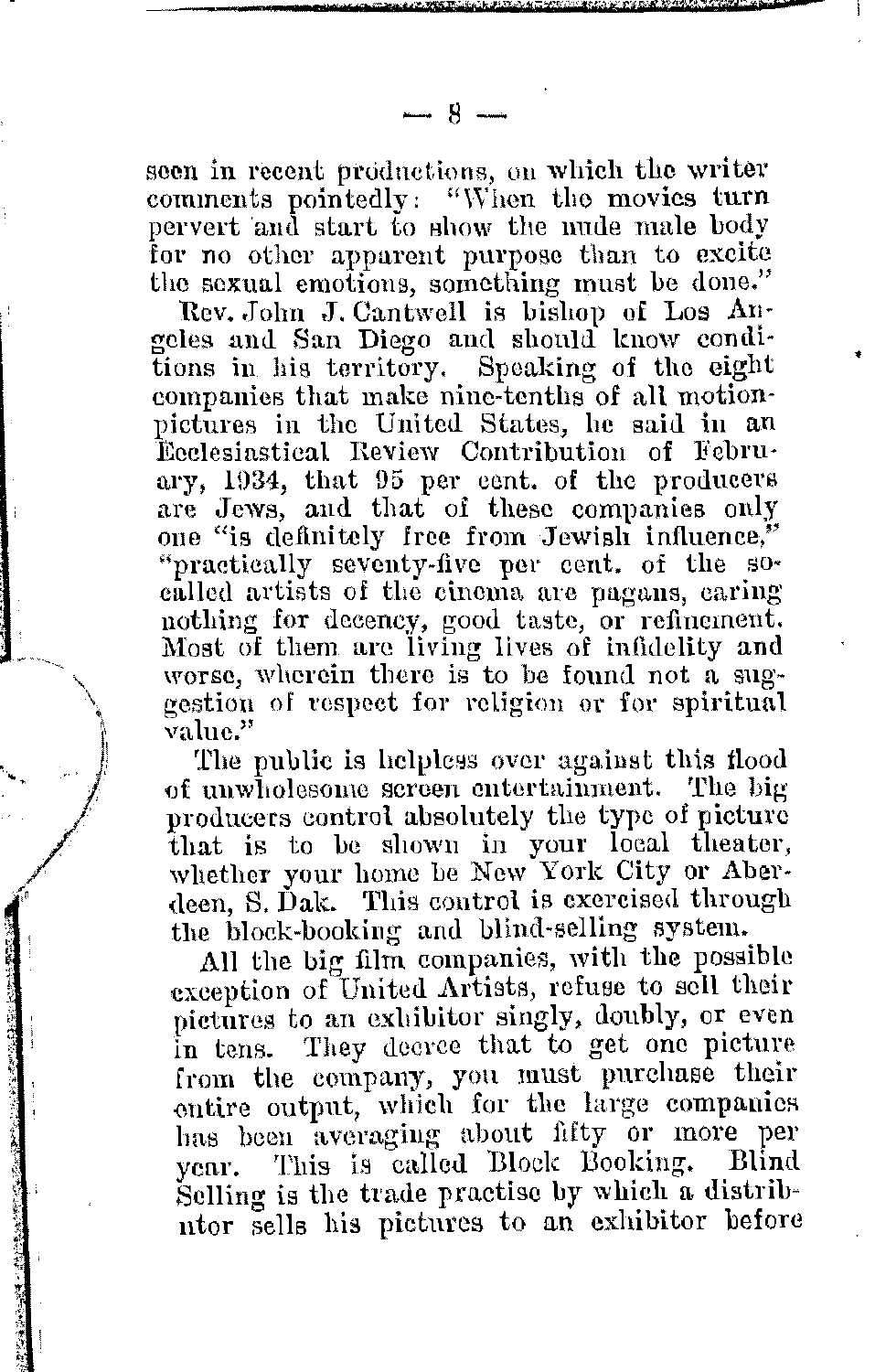they are produced and either without any or<br>an inadequate description of such pictures. Illock Booking and Blind Selling operate to maintain a monopoly that defeats all efforts by local communities to obtaiu the films they desire for their theaters. Both exhibitors and "better film committees" are powerless. The exhibitors are compelled to show in their theaters pictures that are offensive to themselves and destructive to the character of their children and youth. By the system of Blind and Block Booking these films are forced indiscriminately upon the movie-going audience of the nation, including a weekly attendance of approximately 28,000,000 minors, over 11,000,000 of whom are under fourteen years of age.

 $\sqrt{2}$ 

When the Motion Picture Theater Owners' Association of America met at Hollywood, April 12, 1934, Mr. Walter W. Vincent asked:<br>"Do we exhibitors dictate the type of pictures we want, as many of the producers claim? How many times on our bended knees have we asked the producers to stop gangster and racketeering pictures? And yet I learned the other day that this year the studios will produce 150 of them, three a week for us to exhibit. Their pictures are driving us crazv and lowering the box-office receipts, und yet they come  $\sim$  flaming youth, musicals, transcontinental bus pictures, tourist camp and costume cycles." The complaint was given a standing, shouting vote of approval by the delegates.

The situation is well summed up by O.W. S. McCall, who in a recent issue of the *Ohris*• *tian Century Pulpit* has this to say about the present-day movies: "Our American movies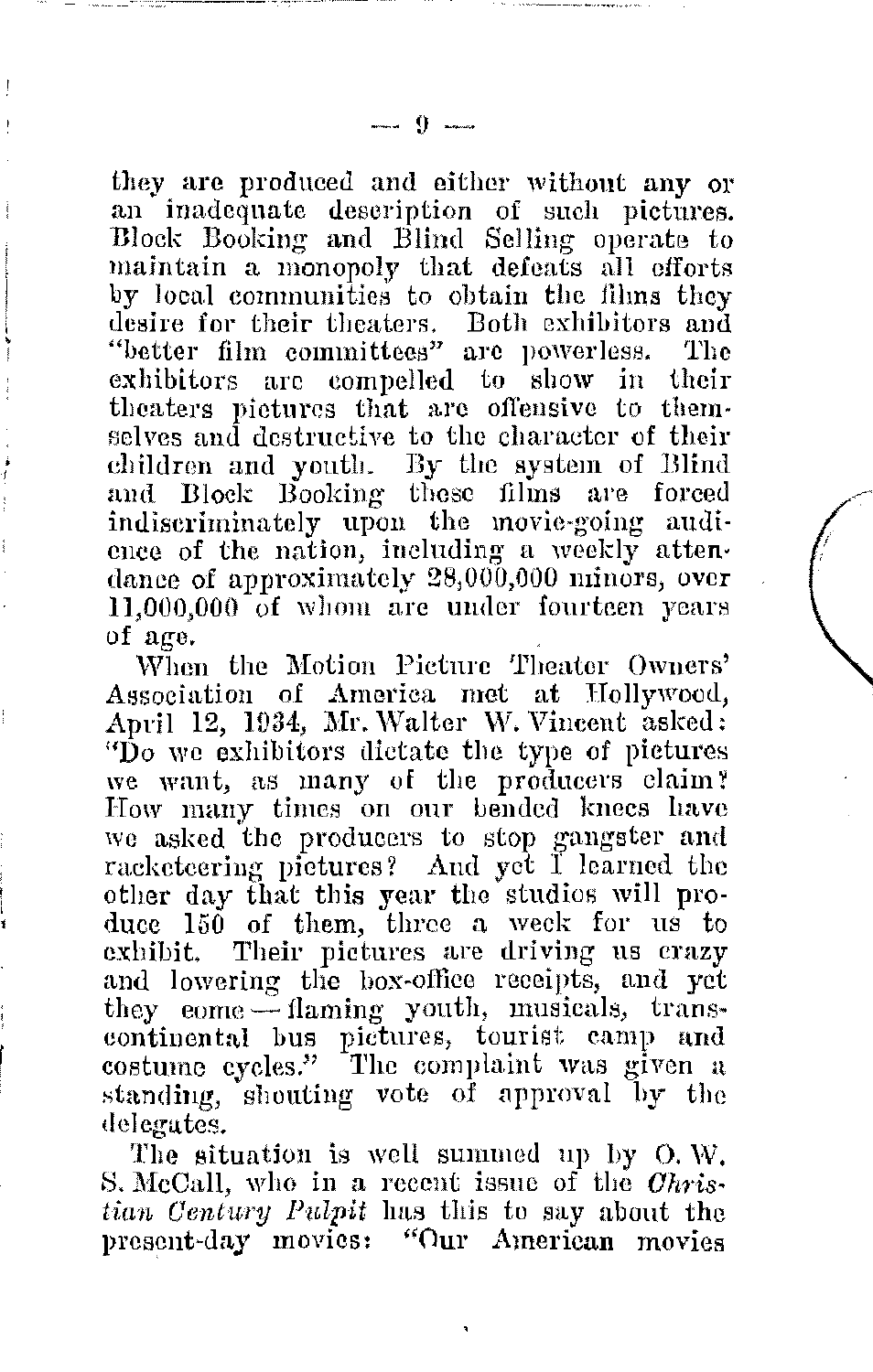have become in alarming measure a steady, destroying assault upon decency. If young<br>neonle of our time are emotionally overwrought; if they arc saddled all too carly with perilous sex problems that their fathers and mothers had not to meet until their churacters and judgment were better formed: if, in addition, alarming numbers of the younger straint, one may well ask what else we should expect. Day after day and week after week the year round the nastiest pictures conceived in the salacious brains of apparent degenerates conspire to stimulate animal passions, deaden delicacy, to popularize flagrance, and to make virtue a fool. Canada raises her hand against the American movie. Australia spews it out of her coasts. Mohammedan Turkey refuses to have her youth contaminated any longer by this slime from 'Christian' America. South Africa takes steps to defend the Negro from the abominations of Hollywood.<br>But we, we put up no barriers! We raise no ery! We scarcely do so much as inquire the name or character of the picture our young folks are off to sec!"

### II. What the Silver Screen Does to **Our**  Children.

The movies are among the causes for a sharp increase in crime among young people in their teens, said Dr. Lawrence A. Averill of State College, Worcester, Mass., in an address de-<br>livered at Boston, January 27, 1934. "The livered at Boston, January 27, 1934. blatant exaggeration of sex in an age which is peculiarly sex-ridden incites large numbers of young persons to delinquency and immorality," **Dr.** Averill said. "The sex *motif* plays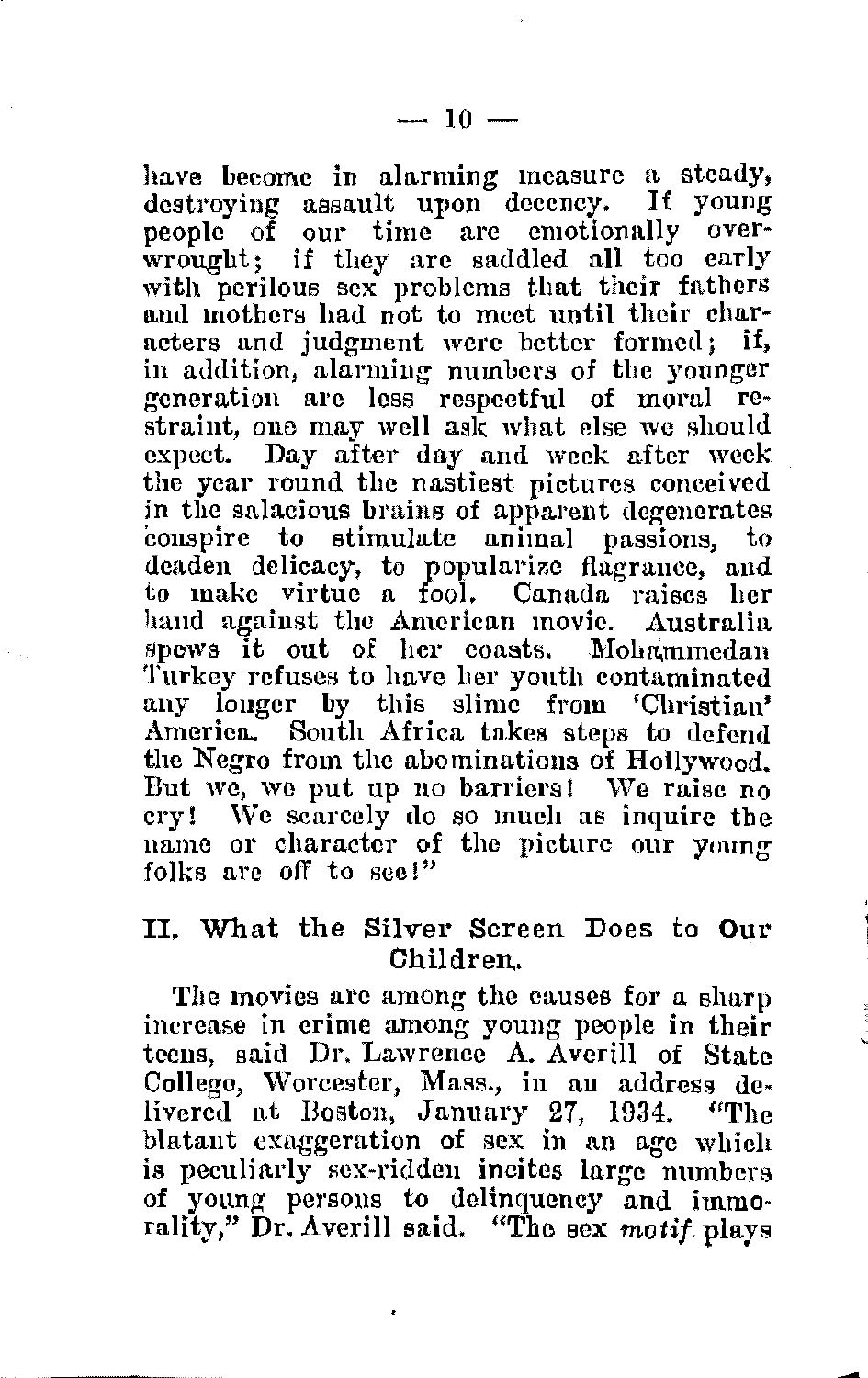a far more prominent role in the drama of human life than it can safely be permitted to do. Our moving pictures fairly reek with sex, holding up to ridicule many of those notions regarding it which centuries of racial and social experience have taught to be es-

The *Knickerbocker Press* of Albany, N.Y., reported January O, 1034, that the Associated Motion-picture Advertisers issued a statement which said in part: "It is absurd to think that any government would allow the continuance of any industry which daily and hourly is holding up to a vast majority of our citizens ideals of conduct, ideals of moral behavior, rality which, if adopted by a majority of our people, would change this country of ours from a country of homes and home-loving people into a country of libidinous immoralists." reader which bitterly complains of the advertising matter carried by the film theaters and concludes: "When will the self-respecting and public-spirited people rise up to put down this evil that is eating like a cancer into the lives of individuals and homes *1* Destroy decency and morality, and you ruin the home and the nation."

Hendrik Van Loon, in a syndicated letter which appeared August 5, 1033, characterized the moving-picture producers as "a group of money-chasers" which is "turning an entire race of youngsters into hysterical little psychopaths, whose ears and eyes must forever be glued to something that can only be described by a single word, 'ignoble.'" No one will suspect Van Loon of any ecclesinstieal bias.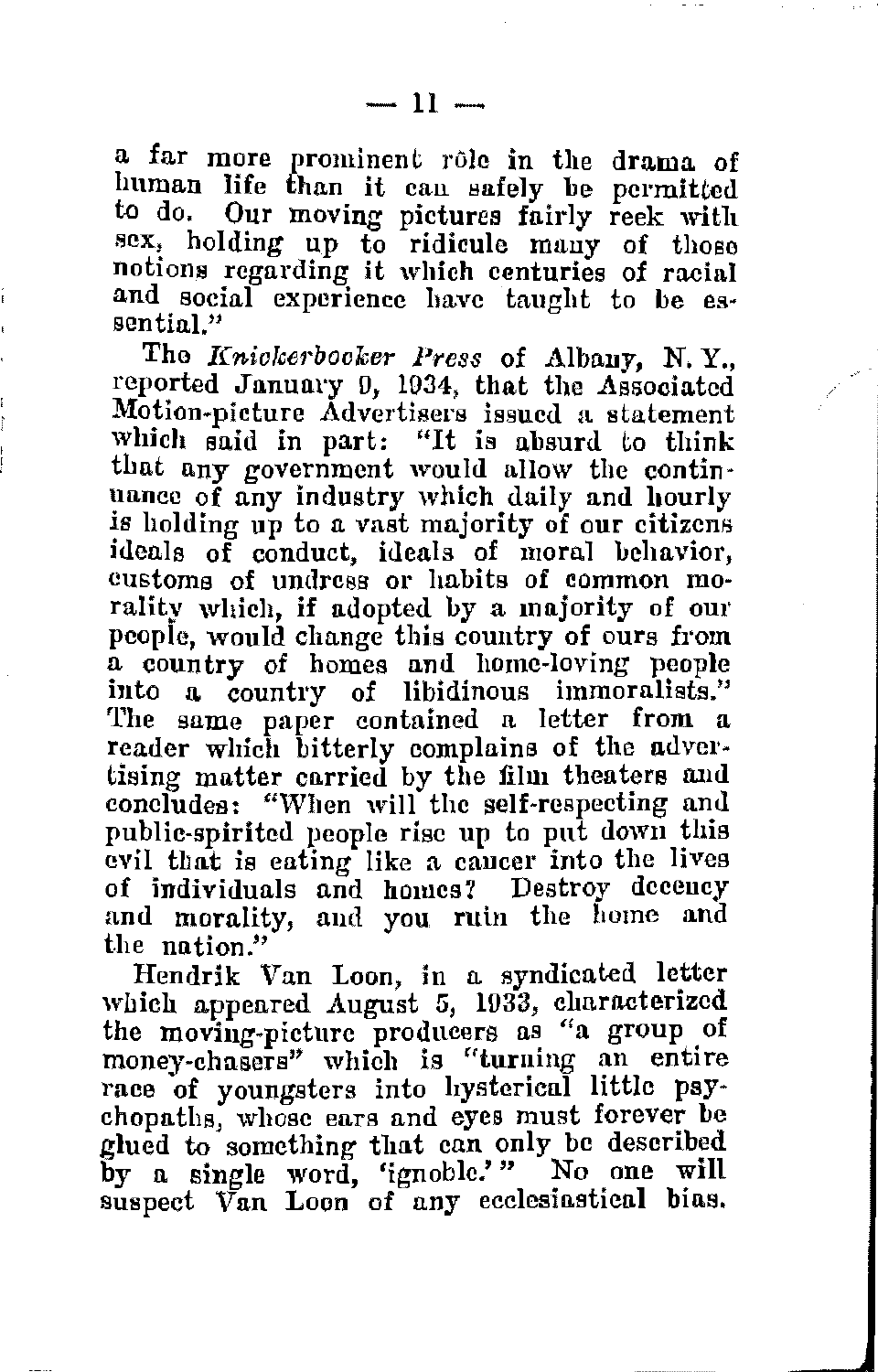The *Supreme Council Bulletin* (Masonic) 1033 referred with bitter sarcasm to marriages among the screen crowd. "A ripple of speculation goes over the country, and the question of the hour is, 'How long will it last?'"  $A$ few years later, when box-office receipts begin to drop off, the stage is set for a brilliant divorce, "and the nation is generously served with intimate details concerning the ones who part 'the best of friends.' Result, awakened interest aml a new box-office appeal.'' Again we note that it is not some narrow churchman, but this time a Masonic publication which utters this condemnation.

*Ediwation by Radio* said April 27, 1033: "How often the community is to blame for conditions it permits outside the home and school! This morning I read of a schoolboy who killed a policeman, and to my amazement the blame is put on the movies he saw just<br>before committing the crime. The accusation was considered seriously enough, for theater owners were actually called in. That boy did not see crime in his home, but he was shown all kinds of crime in the movies, sponsored  $b\bar{v}$ the community. We are one of the most baekward countries in the world regarding the safeguarding of our youth. Not even Turkey and Russia allow their children to witness films of crime." The investigations of the Motion-picture Research Council has brought to light a record of unqestionable data from jails and reformatories which fasten the origin of crime directly upon the motion-picture theater. The following is quoted from the authentic records of this organization: An eighteen-year-old boy in a reformatory told about seeing *The Big Shot:* "When I would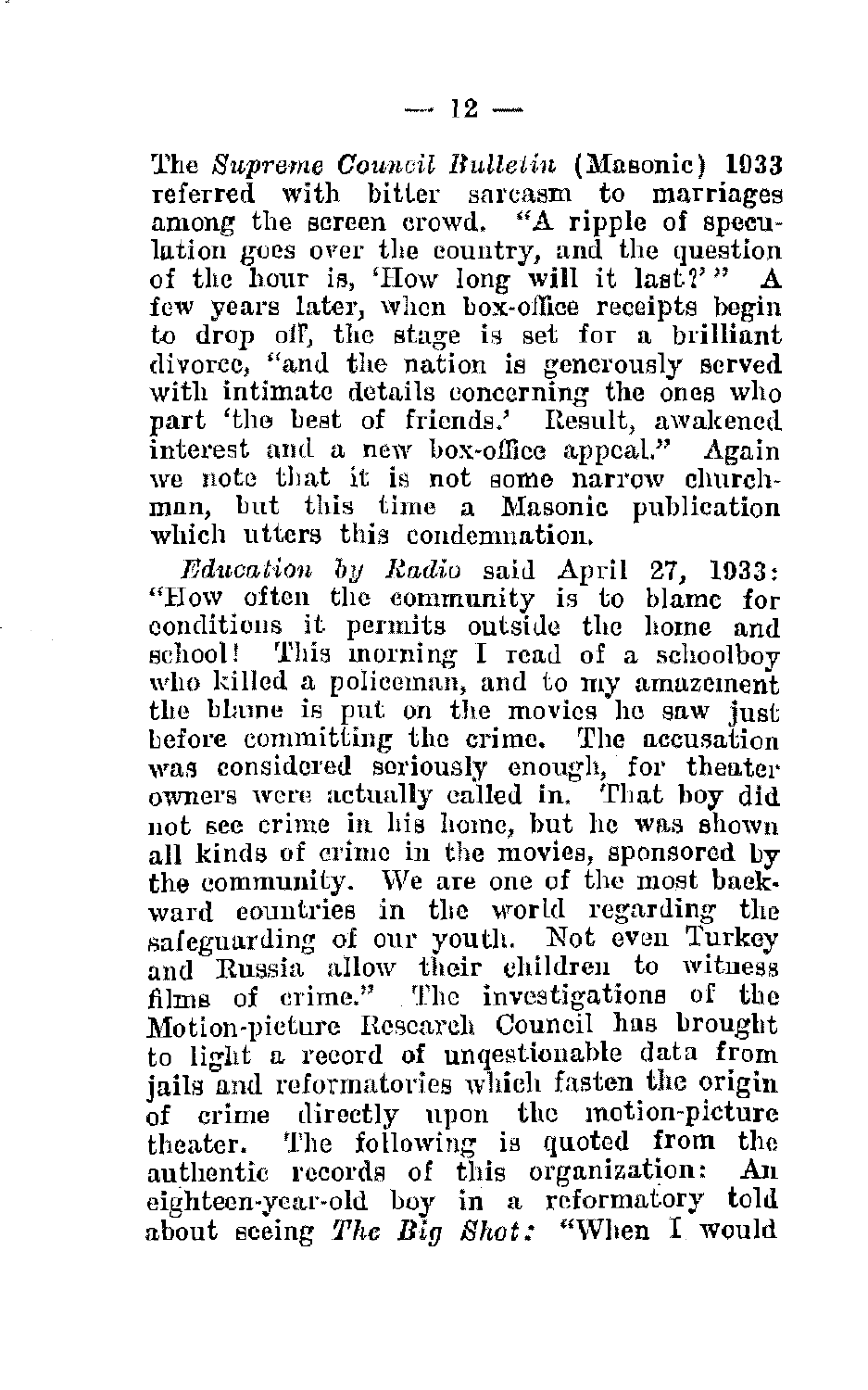see pictures like this, I would get wild and say that some day I would be a big shot that every one would be afraid of and have big dough, live like a king, without doing any work." Another boy said: "I never pulled a job until I saw Lon Chaney in The Unholy *'l'hrec.* I saw how he broke into a safe and picked people's pockets." A lad convicted of robbery said: "The luxuries of life showed in<br>the movies made me want them. I could not on the salary I was earning." Another work• ing off a burglary sentence said: "The ideas from watching pictures where the hero never<br>worked, but always seemed to have lots of money to spend."

Boys in reformatories and young men in jails listed the following items of criminal technique they had learned from the movies: How to open a safe by "feel" of dial; bow to enter a store by forcing lock with crowbar and screw-driver; how to break window noiselessly for forcing way into store or house to be burglarized by pasting fly-paper on window before breaking it; how to force the door of an automobile with a piece of pipe; how to use weapons -- pistols, shotguns, machine guns, black-jacks, brass-knuckles, bombs; how to drown out shots of guns by back-firing; carrying a machine gun in a violin case. **(Many** 

Female delinquency is intimately bound up with the theater. The Research Council has the letter of a girl of sixteen who wrote; "The movies have given me some ideas about the freedom we should have. For instance in the picture the wildest girl always tames down and gets the man she loves. Why not in real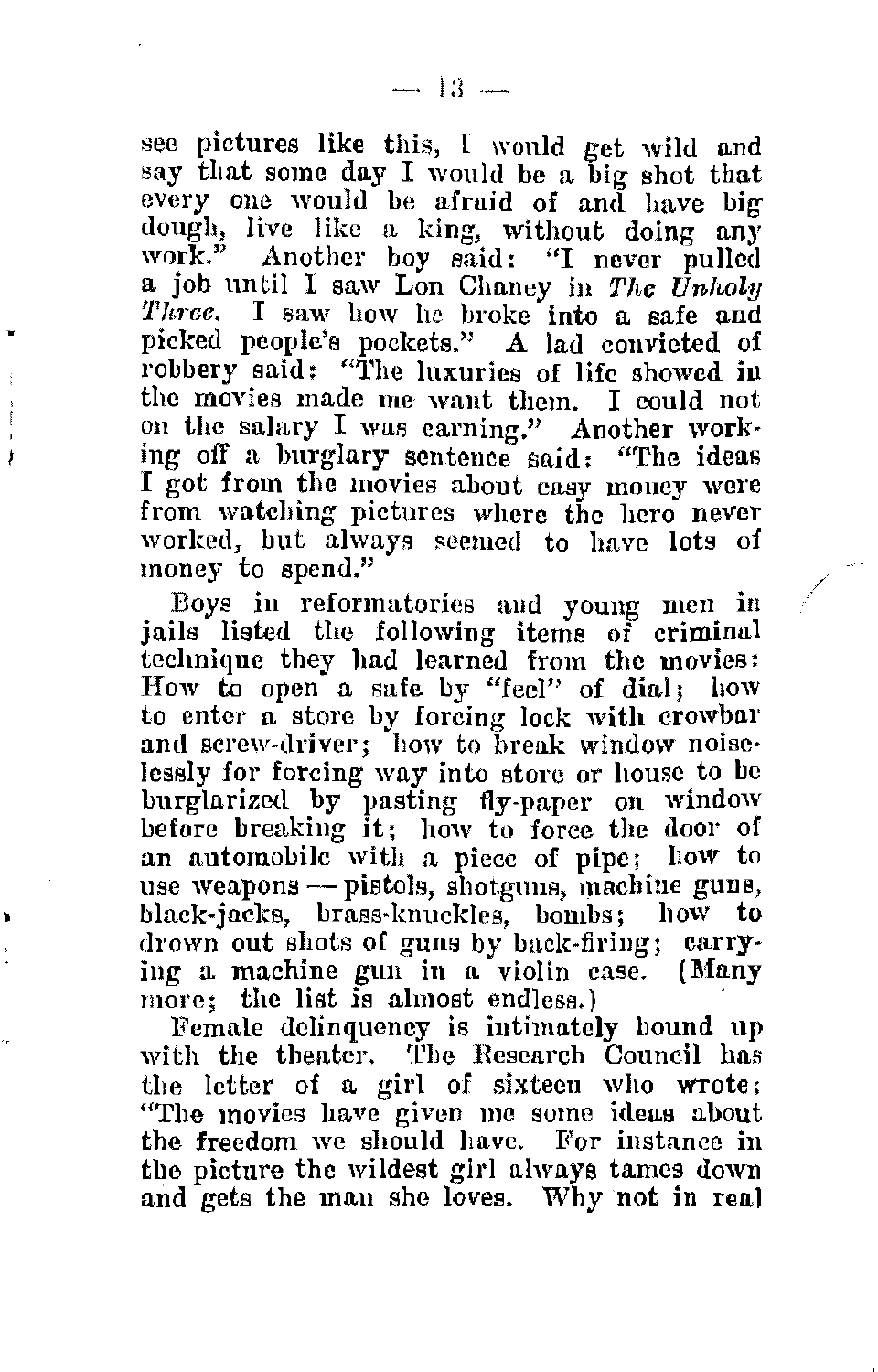life? My notion of the freedom I should have ·( mid I have it) is to go out and lmve a good time, but watch your step. On the screen, when it shows a party with the heroine ineluded, she is generally the life of the party, and I believe that, when you are in Rome, do as the Romans do. I used to think just the opposite, but after seeing  $Our$  Dancing *Daughters*, I began to think this over, and I find out it is the best way to act." Another sixteen-year-old girl wrote: "Dad and pretty girls are usually more attractive to men than intelligent and studious girls. No wonder so modest and bashful. They never saw Clara<br>Bow and William Haines. If we did not see such examples in the movies, where would we get the idea of being 'hot'? We wouldn't."

A delinquent girl of seventeen wrote: "The most responsible thing for getting me in trouble is these love pictures. When I saw a love picture, at night, and if I had to go home alone, I would try to flirt with some man on the corner. If it was the right kind of a bad man, he would take me to a dance or a wild party; at these partiei, I would meet other men that would be crazy for fast life. This is the kind of men that got me in trouble."

 $\therefore$  The merit of these quotations is not that they tell an unexpected story; no one can see the average gangster and sex film without ,heing convinced that they breed criminals **and**  prostitutes. The merit of these quotations is ·rather their authenticity. They prove to the hilt what we have suspected on general lines of reasoning for a long time.

. The Research Council figures disclose that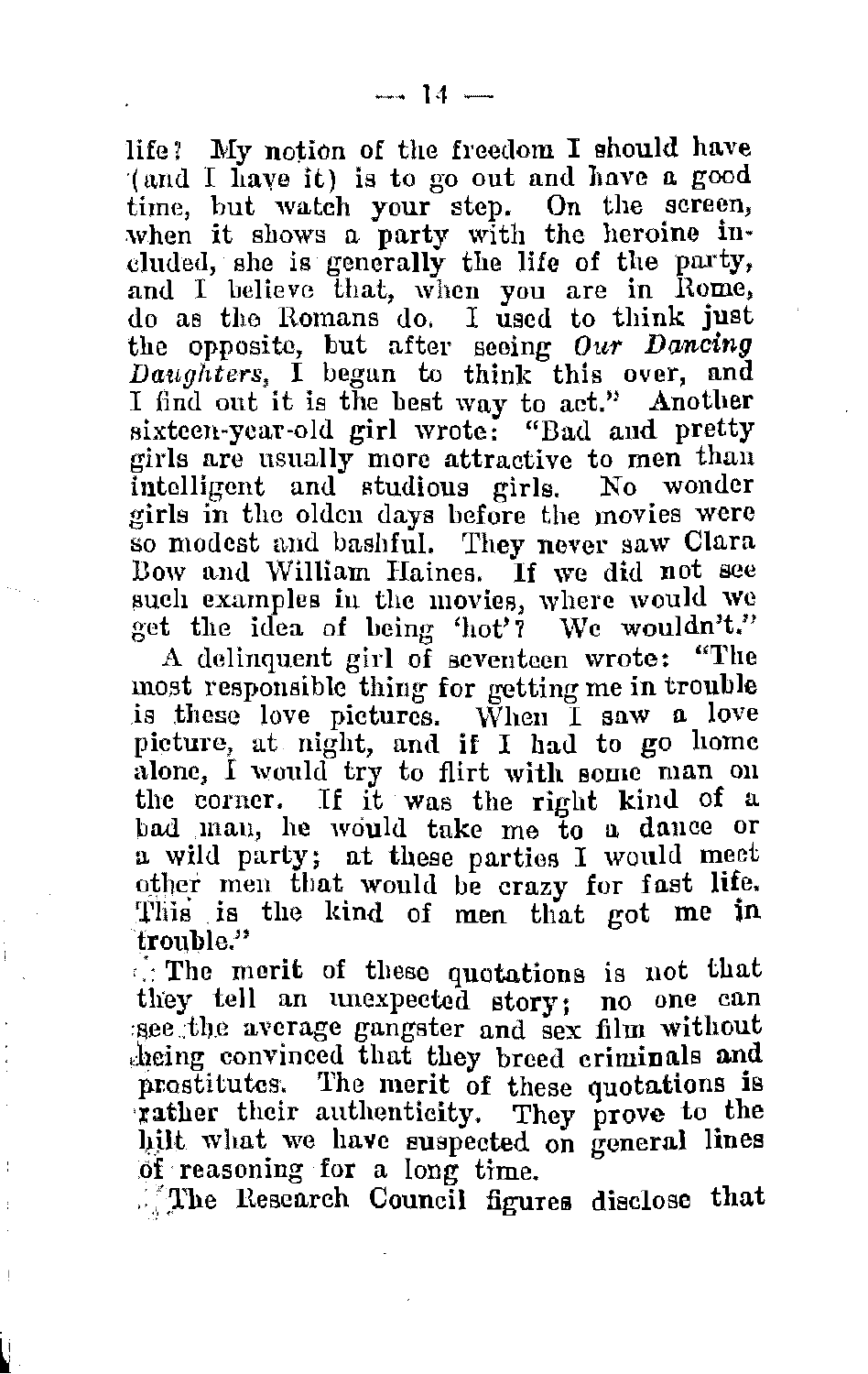in 1930 the big themes in pictures were: love, 29.6%, crime,  $27.4\%$ , sex,  $15\%$ , making a total of 72%. In 115 pictures, selected at random in 1932 in Columbus, 0., 59 showed killing techniques; 406 crimes were committed and 43 more attempted, a total of 449 crimes, or was used in twenty-two pictures, knifing in nine, general shooting in five. In fewer than five pictures were shown: hanging, stabbing, beating to death, drowning, lynching, machinegunning, strangling, and eight other methods of killing, making a total of 18 varities of exits. Forty-three per cent. of the total settings were bedrooms.

Let there be no doubt about it -- young children remember what they see on the sereen. It was found that the next day after seeing<br>a film eight-year-old children had caught and remembered three out of five of the items the adults remembered. At the end of six weeks they recalled 90% of what they remembered next day. At the end of three months the percentage was still 90% or more. The average of retention by children is over 70%. The result of the gangster film is exactly what we should expect it to be. Forty-nine per cent. of 110 inmates of a penal institution said that movies gave them a desire to carry a gun;  $21\%$ , that movies taught them how to fool the police;  $12\%$ , that when they saw a gangster police; 12%, that when they saw a gangster or bandit picture, they planned to hold up some one or "pull a job." Fifty per cent. of reform-school boys examined said that pictures dealing with gangsters and gun-play stirred in them a desire for wanting to make a lot of money easily. Boys in reformatories or young men in jails listed 32 separate and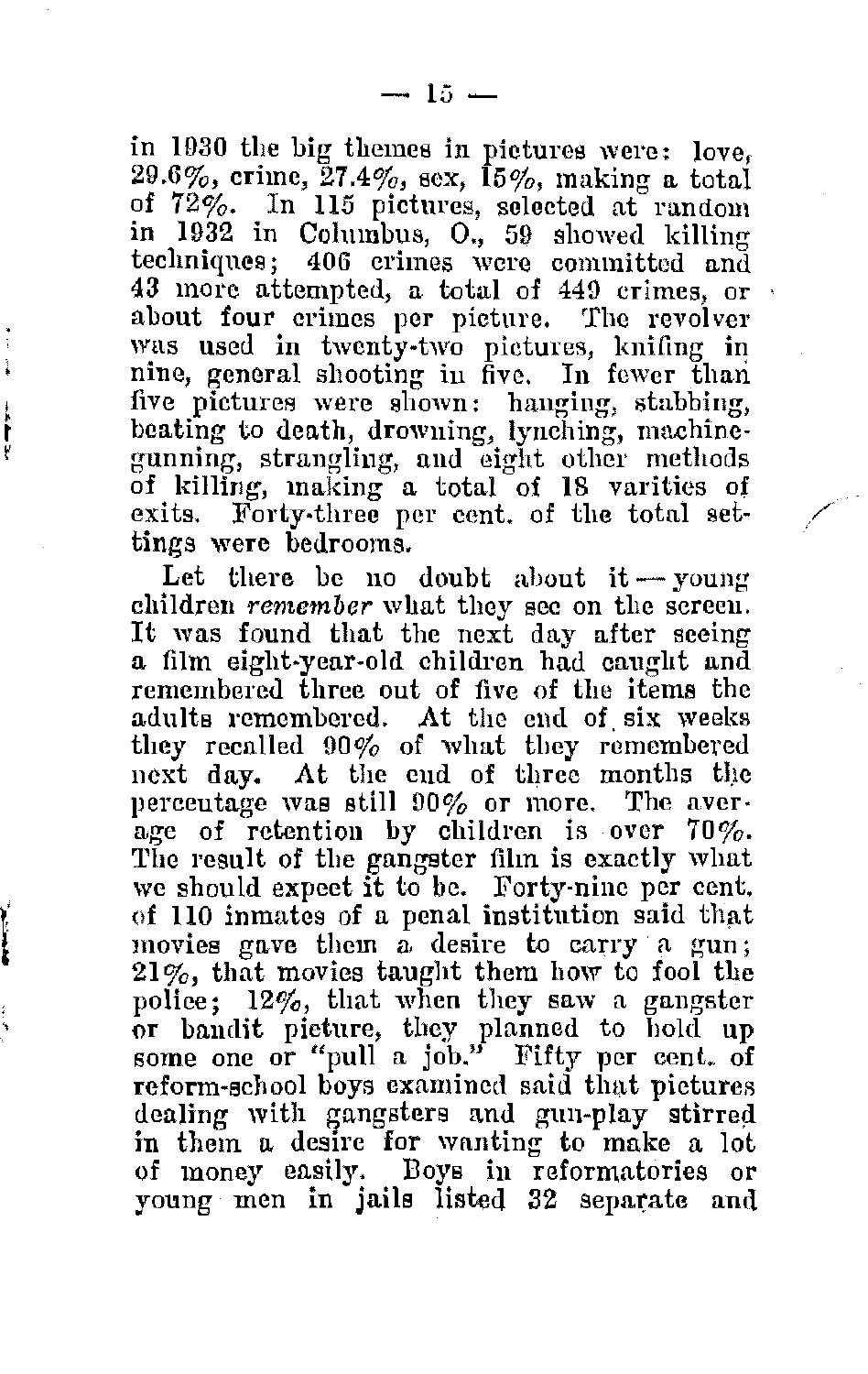important items of crime technique they had first learned from the movies.<br>At Calgary, Alberta, playmates put a noose

around the neck of ten-year-old Fraser Ed-<br>monds and, throwing the end of the rope over n beam in the barn at the rear of his home. pulled him off the floor and left him suspended in the air. His light weight saved him from having his neck broken. "I was supposed io be the cowboy robber, and they were going to 'string me up.' We have played that game lots of times before, but they never went as far as they did this time." Fraser said his heroes of the movies were Tom Mix and Buck<br>Jones. He liked to play games which resembled scenes from pictures in which those actors played. *(Calgary Herald, January 9,* 1()34.)

The *Literarv Digest* of May 13, 1033, gave publicity to the study made by one of the Research Council's experts, Prof. Edgar Dale, psychologist, of Ohio State University. study of 1,500 films in three selected years, 500 each year, showed that crime, sex, and Jove were the subjects of 82 per cent. of all feature films in 1920, 88 per cent. in 1925, :72 per cent. in 1030. "But the falling off in l030," we read, "was more apparent than real; for there was a new 9 per cent. on mystery and \War, in which violence always and crime often ,appeared. So the child at his weekly average show saw fifty-two feature films, of which thirty-nine were on these three subjects." The answer is often given that, though this may he true, the pictures in themselves have no effect, no influence, on the children. Yet coneffect, no influence, on the children. Yet consider that a child who attends a movie but once a week, **a** total of 52 in a year, has im-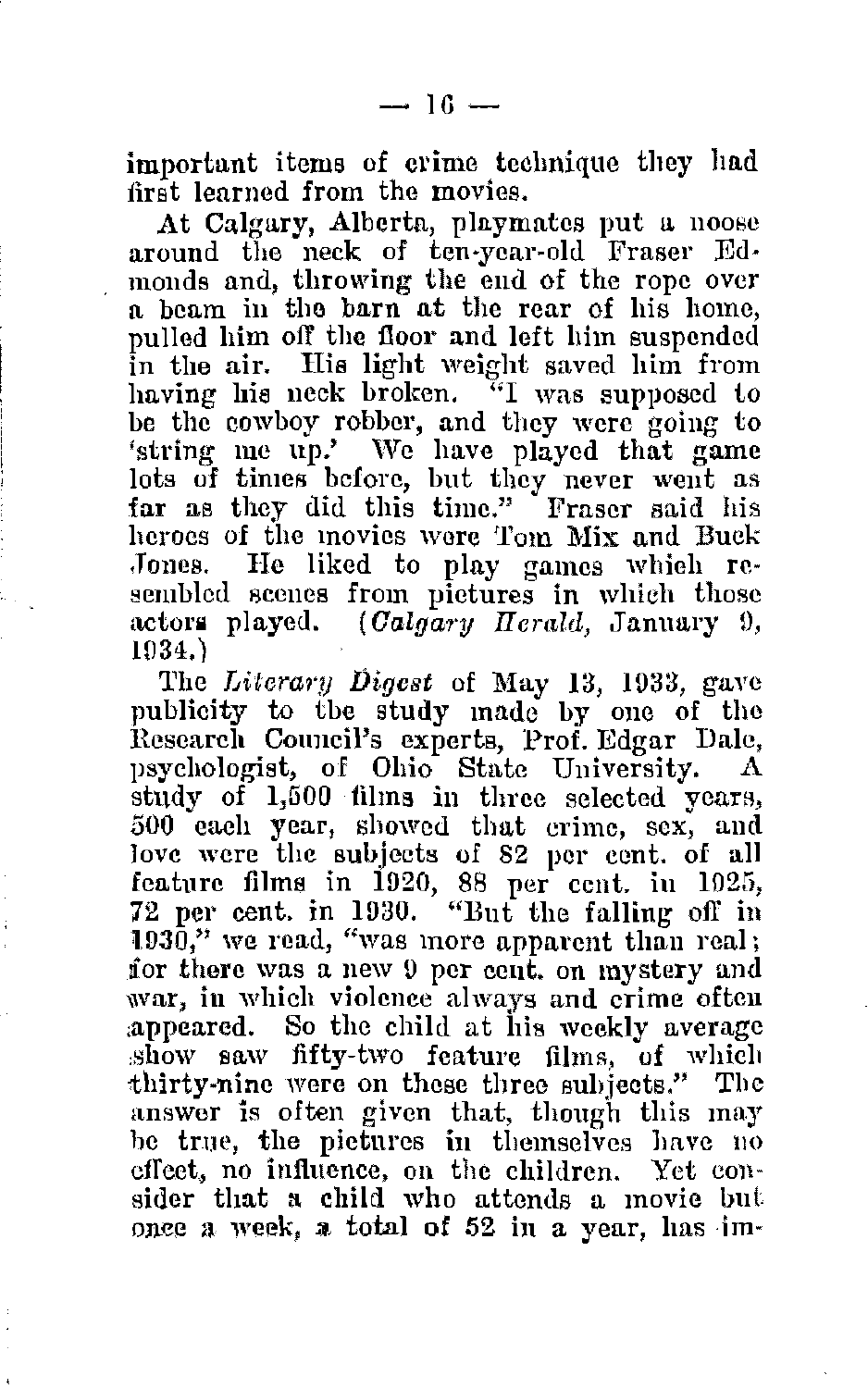pressed on its mind scenes of violence, crime, sex, and love in at least 39 of the 52 feature films seen! Surely those seenes cannot but leave some mark on the highly impressionable mind of the child in its formative years. There is quite an array of evidence to show the bad emotional effect of such highly exciting pic-<br>tures. For, to quote just the statement of For, to quote just the statement of Dr. Frederick Paterson, a distinguished New York neurologist, as given in the *I,iterary Digest:* "If sufficiently strong, they have an clfoet very similar to shell shock such as soldiers received in war. A healthy child, seeing a picture once in a while, will suffer no harm. But repeating the stimulation often amounts to emotional debauch. Stimulation, when oft repeated, is cumulative. Scenes causing horror and fright arc sowing the seeds in the system for future neuroses and psychoses - nervous disorders." Then add to this the training youthful minds obtain in committing crime, and no more need be said about the evil influence of the movies.

Rev. S. G. Mazak addresses the members of his church, the Slovak Lutheran Synod, with this appeal  $(Svedok, 1933)$ : -

"You parents, who are directly responsible to God for the welfare of your chlluren, for their souls, do you not think it is time to count the fruits of your laxity, your indifferentism to the warnings of your pastors? You who deliberately send your children to the movies, so that they will be out of your way, so that you may have a 'fling' he out or your way, so that you may have a 'fling' yourself, do you realize the risk you are taking with your child's soul? You bemoan the fact that your children no longer want to obey you, that they do not care for church, etc., etc. Do you not realize that you are but reaping the harvest of your own sowing? Have you so often forgotten the command of your God to bring up your chil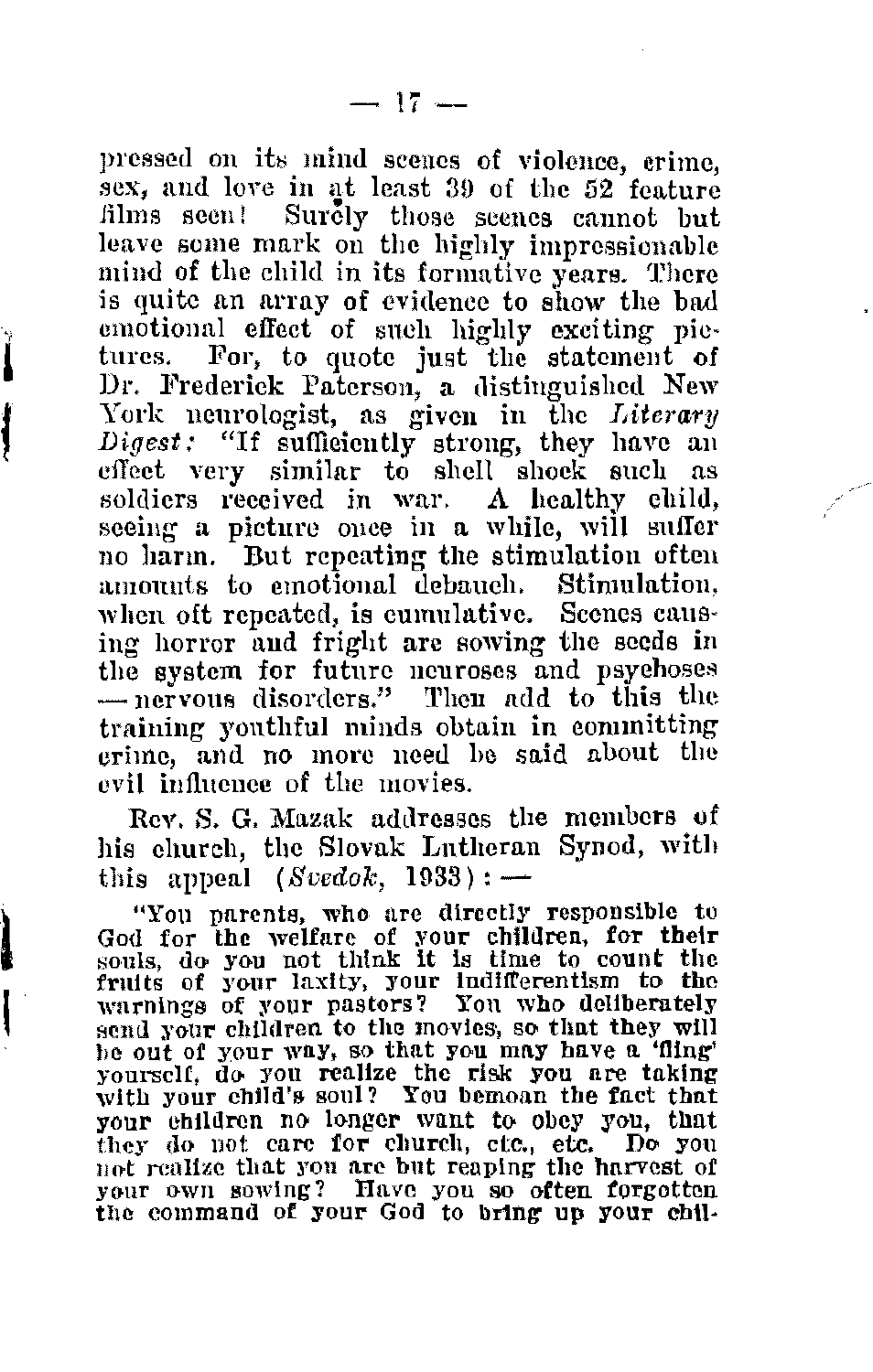dren in the nurture and admonition of the Lord?<br>Have you forgotten that during the youthful years of your child you are to train- him in the way he is to go? And instead you send him to the movies: you shirk your responsibilities; you permit the movies to teach him - the wrong way! You de-<br>cide to take the casiest way out; it was too hard to train your own children, you want some one else to do it! You were told that in the movies your child will receive visual training; it will learn to avoid evil; it will have its character bettered; yes, it will he a better citizen due to the movies. You listen to that tommy-rot; you believe it; you permit yourself to be lulled into false security<br>by the siren song of Satan — the movies were to do everything. How quickly you forgot that the only way to train children is the divine way, to instil into their hearts the love and fear of, and the trust in, God! How quickly you forgot that your children will be better men and women only in proportion to the faith in Christ that will be found in their hearts! Spiritual training was

) and the sequence of  $\mathcal{L}^{(n)}$  , and the sequence of  $\mathcal{L}^{(n)}$  , and  $\mathcal{L}^{(n)}$ 

### III. What should De Our Attitude towards the Movies?

#### 1. As CHRISTIANS.

From the earlier articles in this series it has become clear that, if there is a human invention which the devil has very largely captured for himself, it is the motion-picture. Due to the system of block booking and blind<br>selling it is impossible for an exhibitor or theater owner to select his pictures or to buy<br>in the open market such good pictures as are being still produced in the various studios. He is compelled to show a very large amount of photoplays featuring crime and sex. should be clear that the owning or conducting of a motion-picture theater under these conditions is impossible for a Christian.  $\Lambda$  congre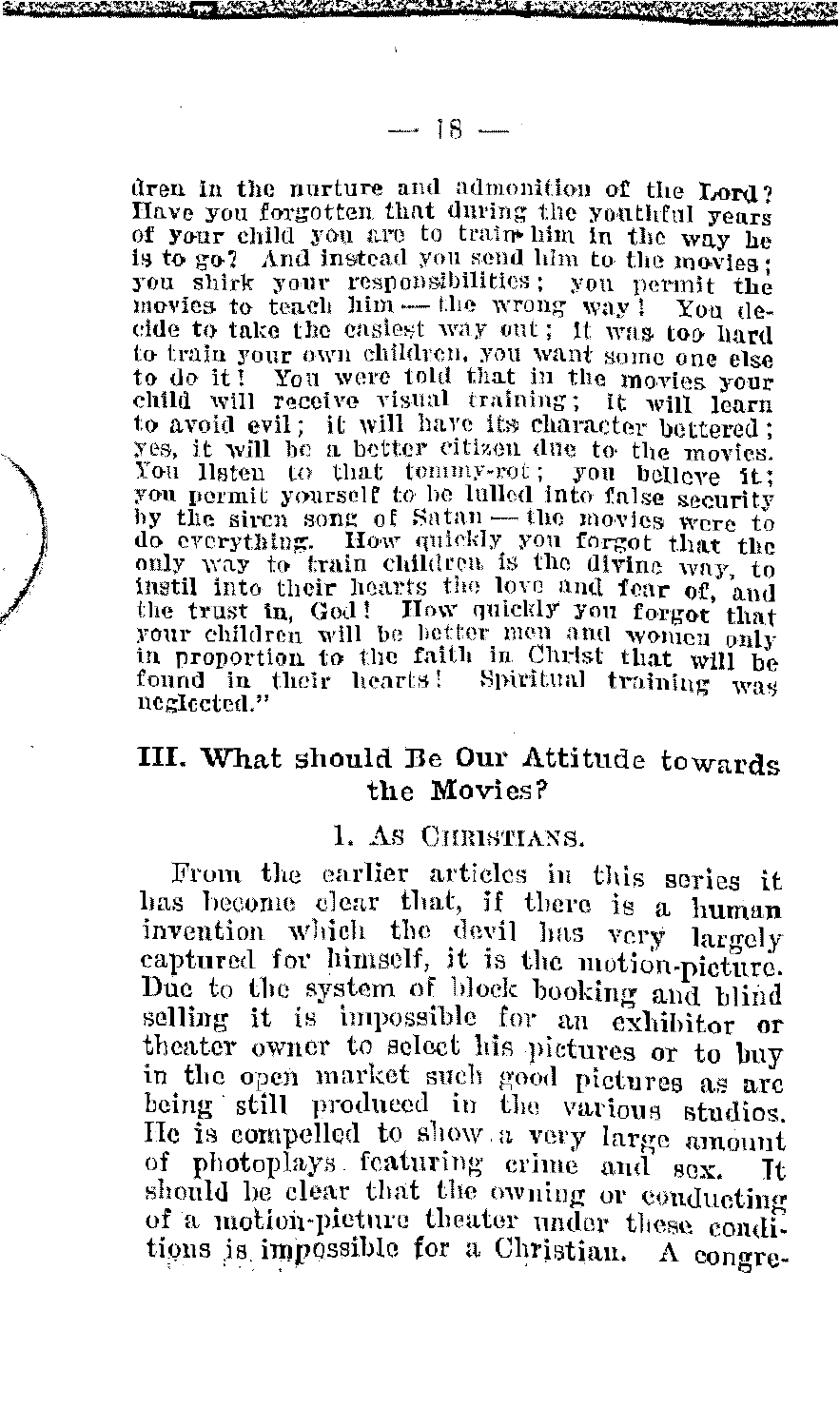gation which tolerates its members to own or operate such a theater is an offense to the community and neglects its plain duty over against the soul of a member who is spreading every week the seeds of erime and sexual vice. No one who is thus for financial returns doing the devil's own work can have a living faith abiding in him. He must be admonished and, if necessary, put out of the congregation, Matt. 18, 17; Luke 17, 1. 2; 2 Cor. 6, 14 ff.

Our duty as parents towards our children demands that we put a stop to the indiscriminate visiting of the motion-picture theater by our children and adolescent youth. The com· mon experience is that Carl or Mildred rush into the kitchen and ask for a quarter to "see a movie." The mother supplies the money and probably thinks herself a model parent for rationing the children to "come right back home" and "look out for the cars when crossnome and one she realize that it might be better for her children to be crushed by an automobile while crossing the street than to have them enter the theater and have their minds, hearts, and bodies poisoned with violent and lustful actions produced with all the necessary close-ups before their very eyes? Does the mother realize that, in permitting her boy or girl of schoolgoing age to visit the movingpicture theater *regularly*, - no matter how<br>good the show, - she is ruining the child's good engagement and his taste for all that is fine in literature? robbing him of the greatest gifts of civilization and of nervous force as well? Parents who permit their children to have the free run of the motion-picture theaters do not deserve to have children.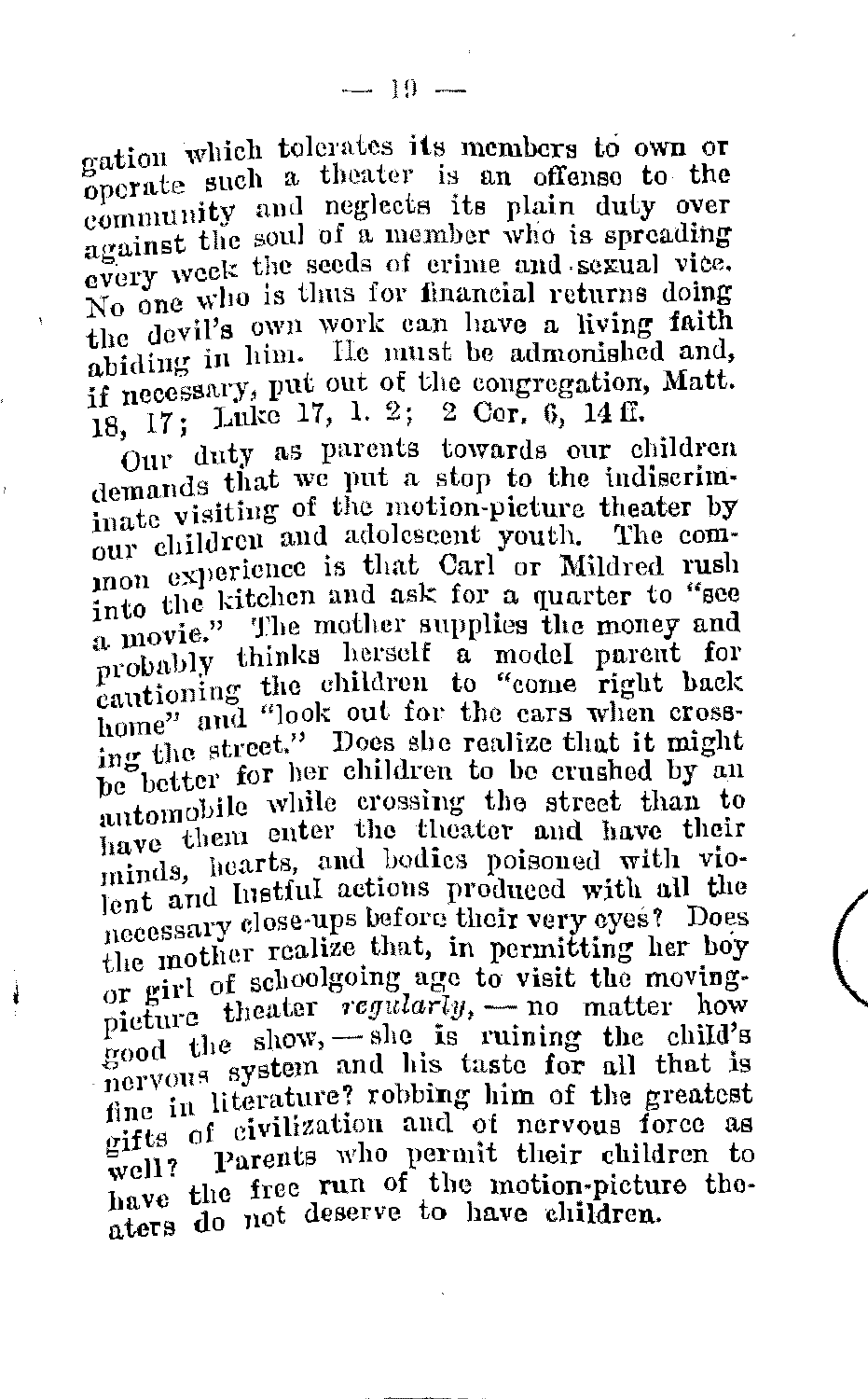Parents who permit their grown sons and daughters to visit the theaters indiscriminately are almost in as great a damnation. No parent has the right simply to say "okeh!" when son or daughter announces, "We're going to a show." It is the business of parents to know *what show.* It is their business to say *no* when the pictures are questionable.

count, stay away from photoplays of an immoral or suggestive character. Why deliberately fill the mind with images derived from the intimate lives of Hollywood prostitutes and their paramours? Why bring the atmosphere of the gangster's den into a mind which through Baptism has been made a temple of the Holy Ghost? We are not going the length of saying that, by viewing such objectionable films. Christian faith and morality are at once destroyed. But it cannot be denied that, after viewing many such films, nature becomes ac- climated to these fumes from the pit and soon tolerates, yes, even begins to relish, their foul odor.

There is no more saddening sight than a young man or woman passing through the door of a theater which announces in letters a foot high some such legend as: "Big Love Scene"; "A Beautiful Blond Woman in His Life-Could He Resist?"; "All of Me"; "Girls for Sale"; "Nudity in Gold"; "Back into<br>Nature with Venus." If they were to visit a hospital for contagious diseases, they would have to put on sterilized gowns and masks. But better a thousand times to fall a prey  $t_0$ smallpox or typhoid fever than to be inoculated with the germ of the Hollywood type of love-life, which is nothing but a bestial service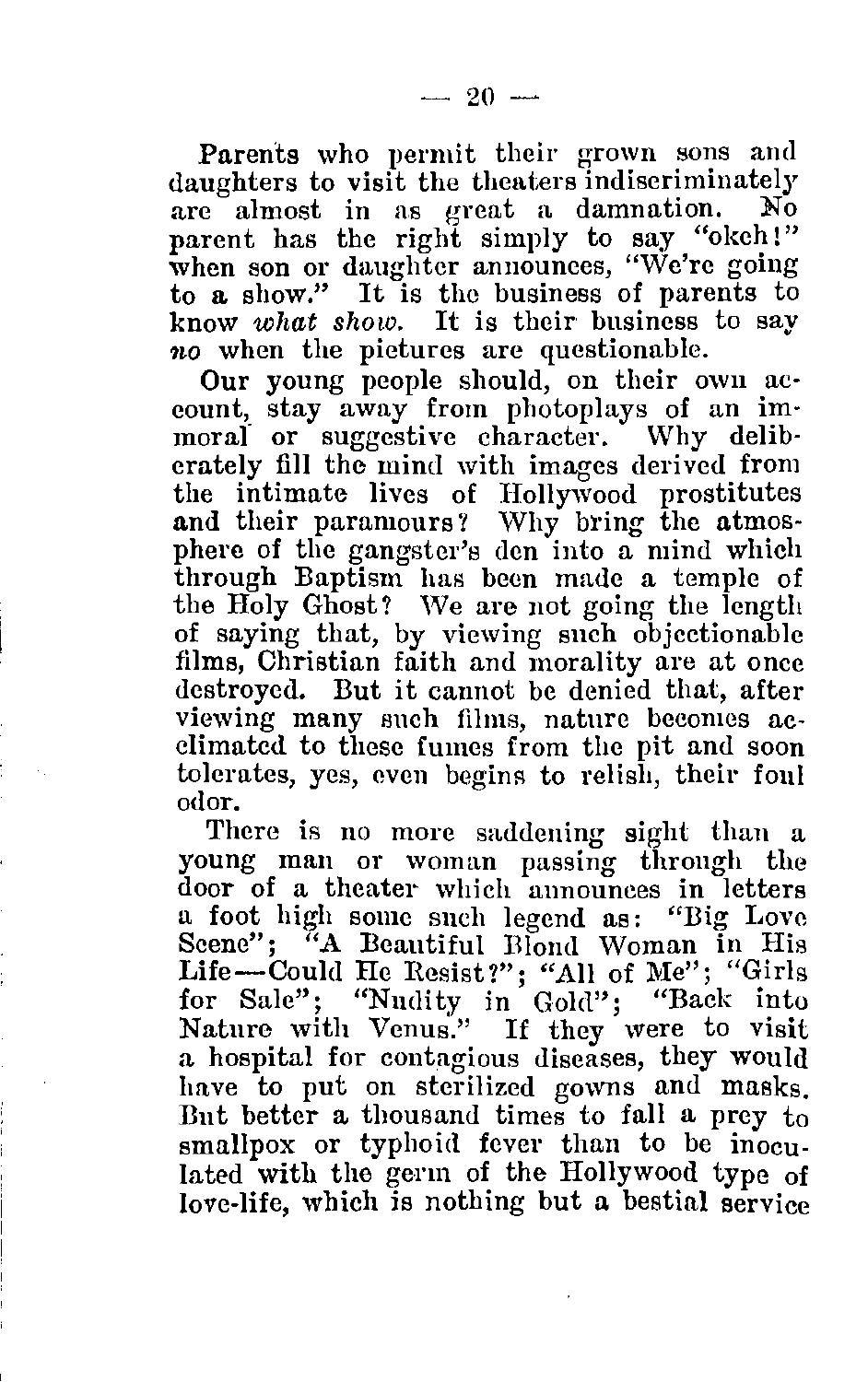of lust camouflaged by fine dresses and glam- orous music. The thought of the millions that have their minds and hearts poisoned every<br>week by these shows is enough to make one realize the existence of a personal devil even if the Bible said nothing about it.

Nothing is so destructive of the finer sensi• bilities than the attendance of the average Hollywood production by girls in the company a theater vestibule decorated with life-size pietures of girls nine-tenths nude or of the hero and the female star locked in the familiar a deeent girl and also a decent young man to experience an embarrassment that will be an incentive to greater care in the choice of screen entertainment. But what shall we say of couples sitting through some of the plays<br>described in former articles, possibly for a space of two hours, watching the success of the seducer and adulterer or the wiles of a fallen woman leading men upon the paths of carnal pleasure? What must be the reaction of even a Christian young man or woman mentally identifying themselves with actors and actresses who are portraying the effect upon each other of sexual passion? With what kind of mind, do you suppose, will these two leave the theater? How degrading for a girl to be compelled to express sincere appreciation<br>for the "treat" offered by her escort. Likely as not the show includes a program of vaudeville features with dances in the seminude, topical songs that make virtue look ridiculous, and other features that used to be limited to burlesque shows of the type that is revealed on the bill-boards of South State Street and the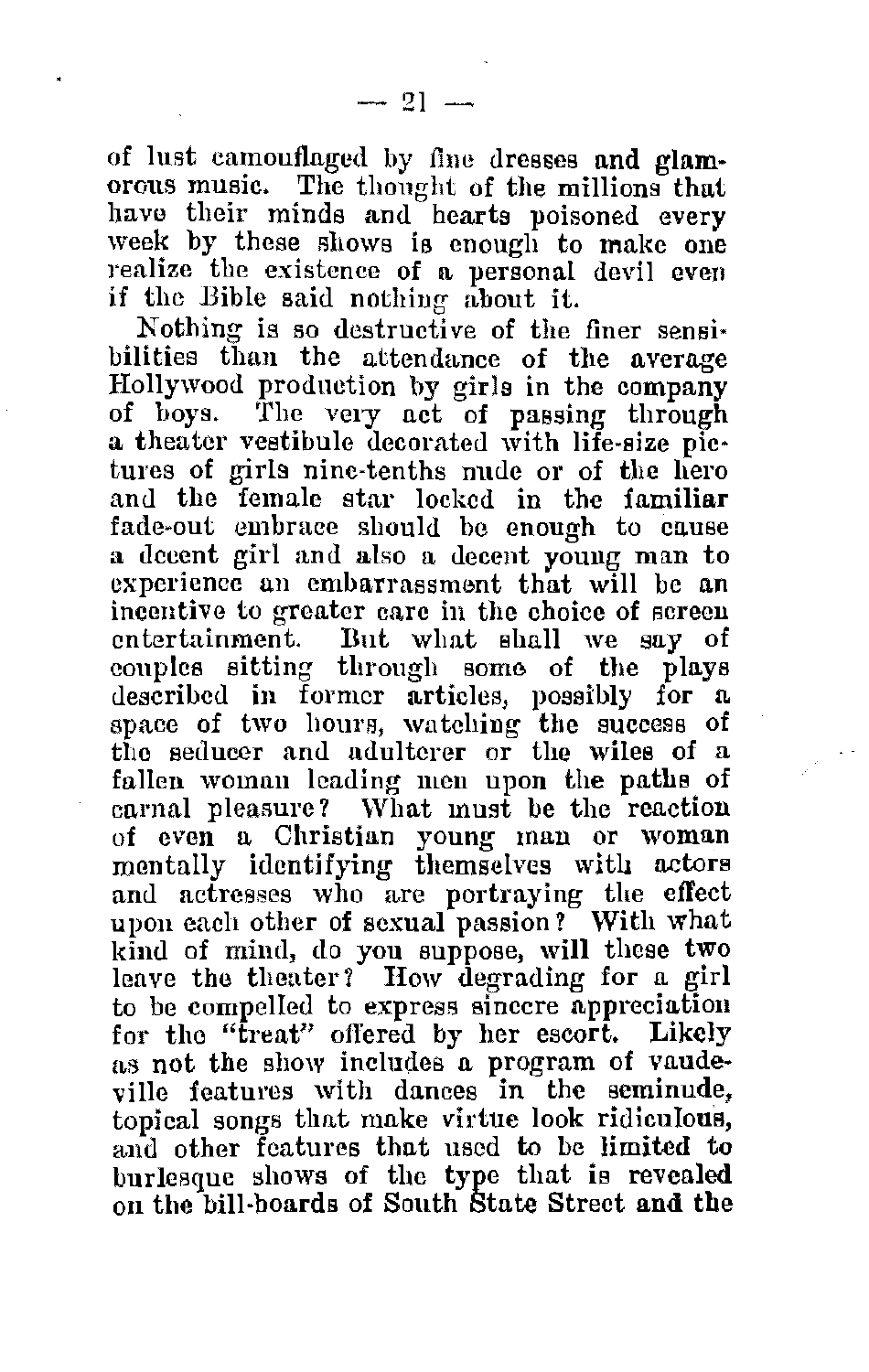Bowery. Where is the young man that apolo· gizes to a girl for having offered her these insults as the price of her company? We have lately heard that among the university youth, theater parties have ceased to be a social<br>feature because "vou can't take a girl to a motion-picture without running the risk of embarrassment." Have our young people fallen below the standards of decent worldly people in this respect? Is there any question that a young man should consider it a duty to know in advance what kind of show he is about to visit when he invites a girl to be his companion? Is there any question that a Christian girl, and the young man, too, should rise<br>from their seats and leave the theater when an immoral plot develops or when the behavior and language of the actors become suggestive? In fact, should not attendance at movingpicture shows be a rare thing in the lives of our young people, limited to those exceptional occasions when wholesome, or at least harm-

less, films are shown?<br>The evil results of worldly companionships are startlingly apparent as we study the ree-<br>ords of the Motion Picture Research Council. What young Christians may expect from asso-<br>ciating with ungodly companions is nothing but degradation and seduction. How does attending a salacious film affect the young man who has no Christian principles? A college sophomore, age 19, made this statement:  $^{17}$ <br>have often noticed that when I come out of a love picture I have a tendency to want to kiss and fondle any young lady that happens to be with me. I have often been successful in attentions that at other times would have been tabu." The investigators quote a young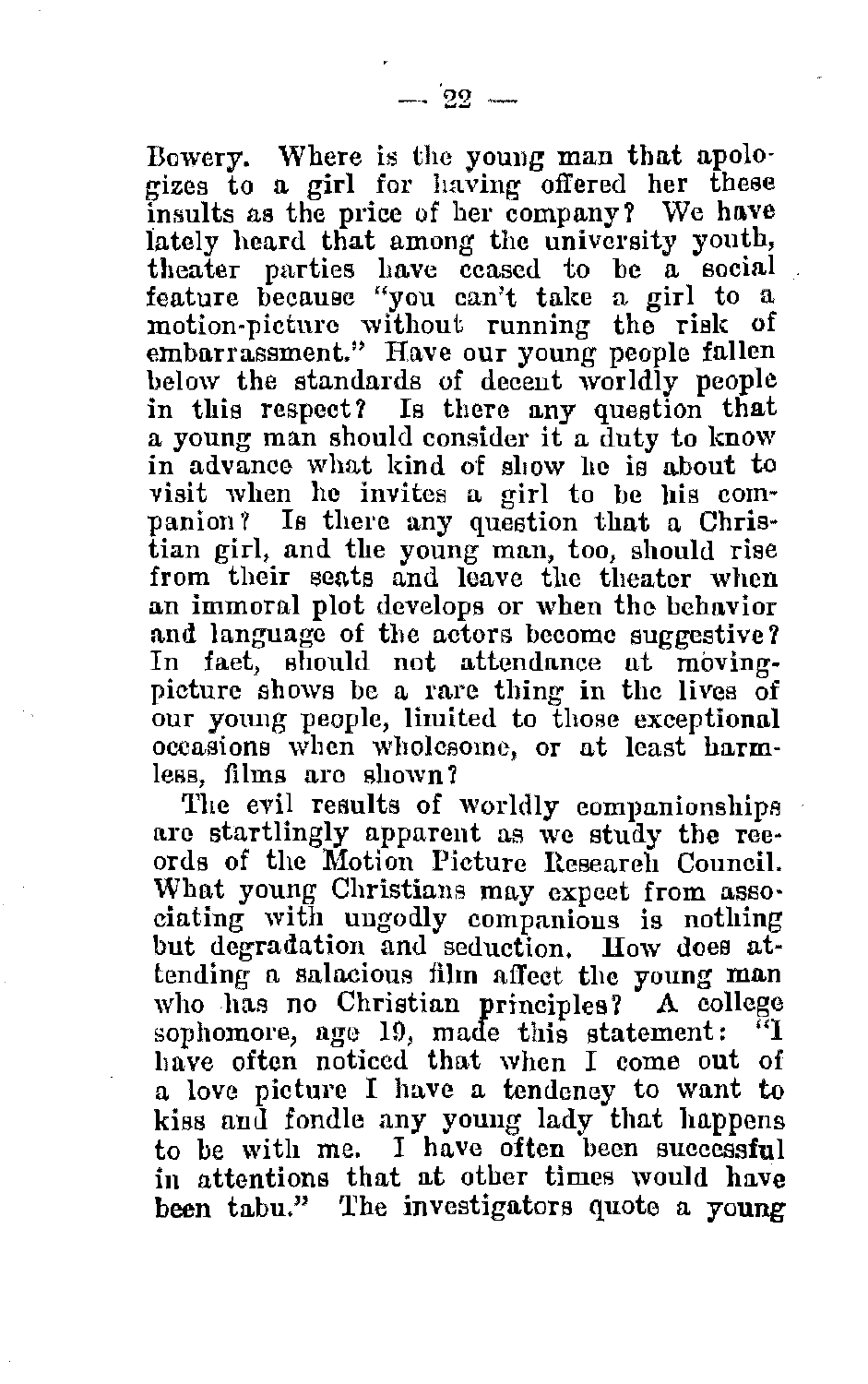man, under sentence of burglary, who tells in clear terms of asking girls to sex pictures with the express purpose of leading up to improper sex conduct.

young man of 21, a college junior. Notiee how coolly he analyzes the effects of the movies. "A highly charged sex movie puts many girls in an emotional state that weakens, let us say, resistance. I took a girl friend of mine to a racy sex picture. It had the usual lingerie seenes, complication, etc. That night when I took her hornc, she was, in the vernacular, quite warm. . . . Nine times out of ten with intelligent interpretation the girl's emotional state can be regulated and used to what may be either advantage or disadvantage." How would you like to have some man plan in such a cold-blooded manner how to break down the will of your daughter by selecting the moving pictures he takes her to see? Nearly one half of delinquent girls examined admitted that they were moved to invite men to make love to them after seeing passionate sex pictures. From this it is clear that our young people must make it a rule, never to be departed<br>from under any circumstances, that they refuse any invitation to attend moving-picture shows in the company of an ungodly young man or an irreligious young woman.

One is tempted to say that so evil an in• stitution as the motion-picture show must be shunned entirely by Christians. This would indeed have to be our position if wholesome or unobjectionable films were entirely wanting. Under the circumstances the rule must be a conscientious avoidance of that which is evil, while retaining the privilege of enjoying some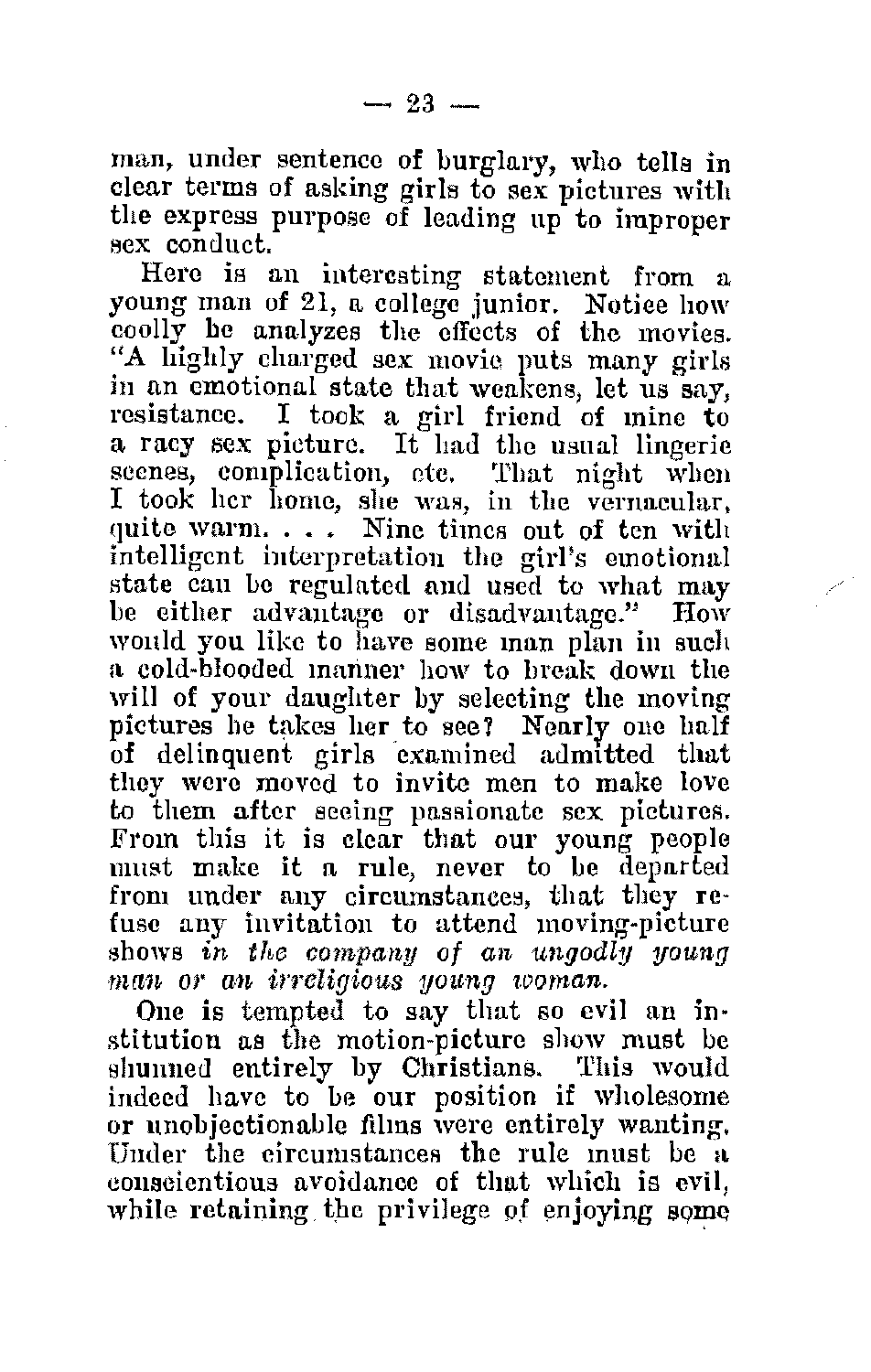exceptional film which from the standpoint of morals is unobjectionable. A policy of this kind, generally followed by tho better clement of our population, would either wreck the in· dustry or bring it to its knees ready to elim· inate what offends against common decency.

#### 2. As CITIZENS.

Fortunate that small number of congregations which have not within fifteen minutes' walk from their house of worship an open sewer contaminating the mornl atmosphere of the community  $-\tilde{a}$  motion-picture theater. The 75 per cent. that have this agency to con-<br>tend with as an influence --- what are they going to do about it?

If some one started a rendering works or tannery next to the church and kept it going full blast on Sunday mornings, we presume the congregation would complain to the health authorities and would get some action against the nuisance. The location of a dance-hall opposite the church would also be contested in the courts by a self-respecting congregation.<br>What is to be done about the movies? Shall What is to be done about the movies? a body of Christian citizens permit without remonstrance the existence in its community of an institution which is so conducted as to contaminate with the standards of the sexual perverts of Hollywood the morals of those who frequent it?

Here is a city in the State of Michigan in which our people are represented by five congregations. They practically control the town. The local picture house contracts for "Hollywood after Dark." Under the block-booking system the operator cannot help himself; take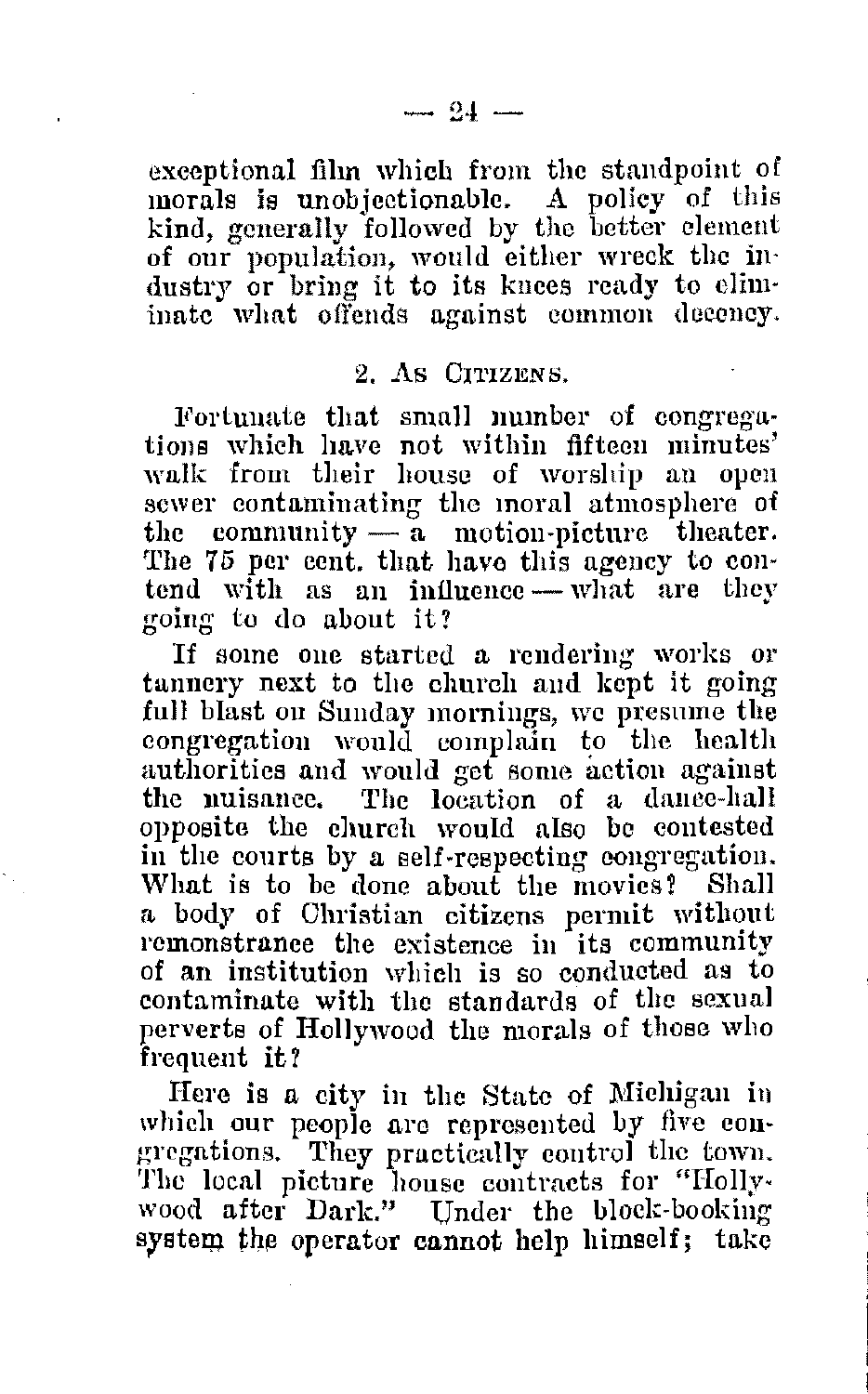it or keep your house dark. But what does the rascal do in order to grab a few extra<br>dollars? His handiwork is before us as we write. First of all he has a local artist draw<br>up a man and woman reclining in sexual embrace. Next he advertises two days "For Women Only" and one day "For Men Only." He labels his dirty picture "Startling, Sex• ational, Amazing." Then a wonmu is hired for a special lecture on sex. Finally: "No one under fourteen [!!] admitted." Our Lutherans make up the bulk of the citizens of the town insulted by this advertisement. Did they think it their business to protest? Did indi· viduals address the theater manager and the editor with demands to withdraw this type of entertainment and advertising? Did our young people's societies draw np resolutions of protest against the insult offered to their standards of entertainment?

We know the bill-boards of the local theaters. We see their advertisements every day in the newspapers. We may have been shocked, offended, and scandalized ourselves when shown a typical Hollywood review-ten girls in glass  $b$ athtubs lately in a St. Louis house - when attending to view a historical play or a film featuring travel and adventure. In other common sense has not told us in the past, we have now had to learn from a committee of university men - the Motion Picture Research Council - that our children *remember* the language and action of the so-called stars of the movie world when they portray crime and obscenity. We, who boast of our care for our children, our excellent system of Sunday• schools, our wonderful Christian day-schools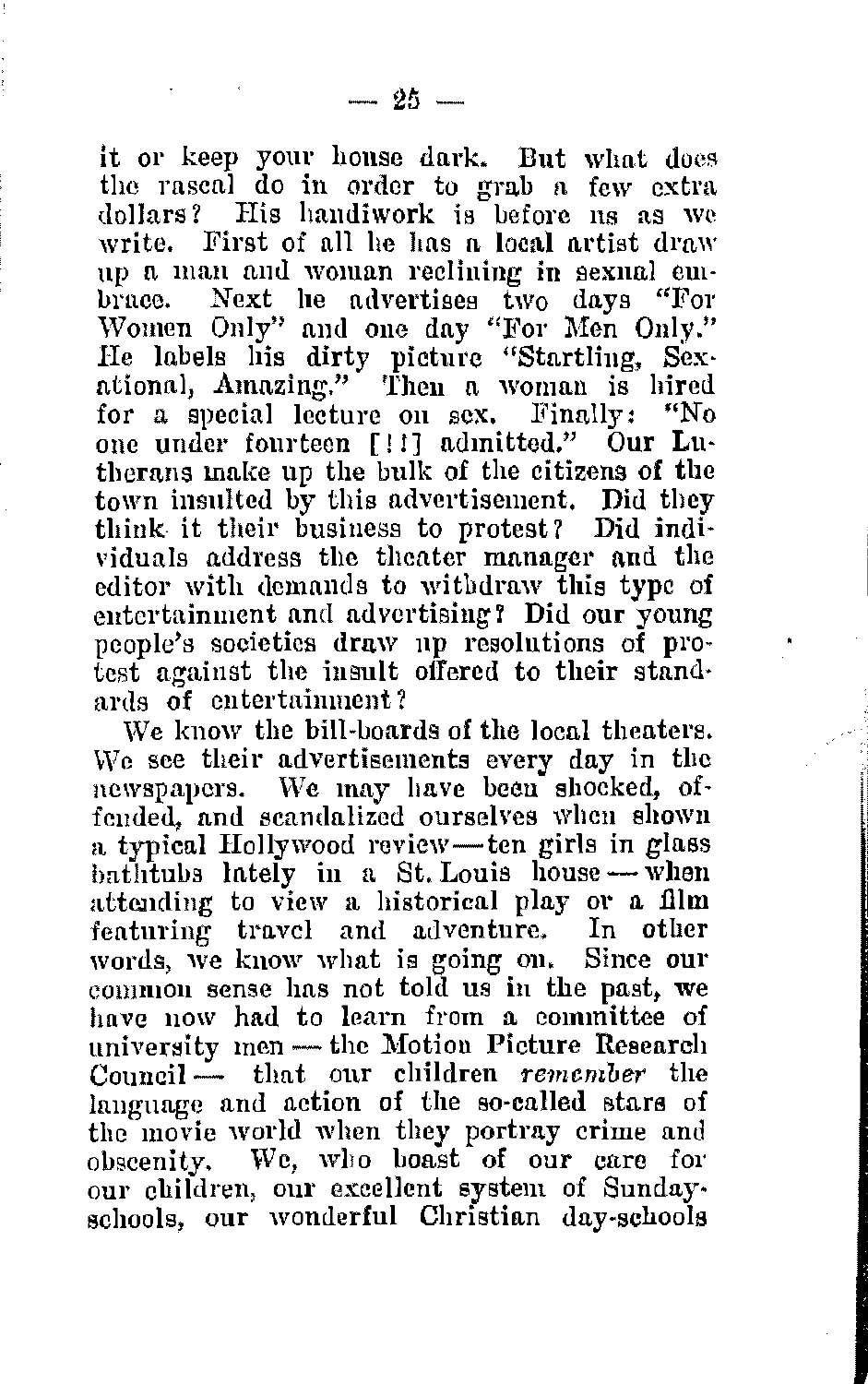- we had to be told by psychologists that the heart of our boys and girls was rotting away under the influence of the strumpets, gigolos, now that we know, we shall — permit the buzzards who live upon the innocence of boys and girls to continue showing the same line of murder and sex films? We shall continue to let the local editor, whose advertising in many places depends absolutely on the good will of the Lutheran community, to show in salacious detail, by means of text and drawings, the "offerings" of the next week?

Let it be distinctly said: The question of Church and State is not involved in the present discussion; and as for mixing our religious convictions with our attitude tworads public morals - how impotent a Christianity that is not able at least to raise its voice in protest against the scandals of the present age!

We here republish, as an example of wellworded protest, the resolutions adopted by the Walther League at Chicago,  $1933:$   $-$ 

WHEREAS, The motion-picture industry as at present conducted fosters in many of the presentations a perverted sense of moral values, glamor-ously portraying crime and viciousness and moral looseness not only as justifiable, but as an actual presentation of ordinary life; and

. WHEREAS, Indiscriminate patronage of the moving-picture theater has made a very heavy contribution to the prevalent disregard of law, order, and decency; and

WHERBAS, Our own young folks naturally can-<br>not remain untouched by the morally debilitating<br>indication indiscriminate viewing of the output of the moving-picture world; therefore be it

Resolved, 1. That we protest against the blatant immorality, irreverence, and lndeeency often por- trayed on ~he screen ;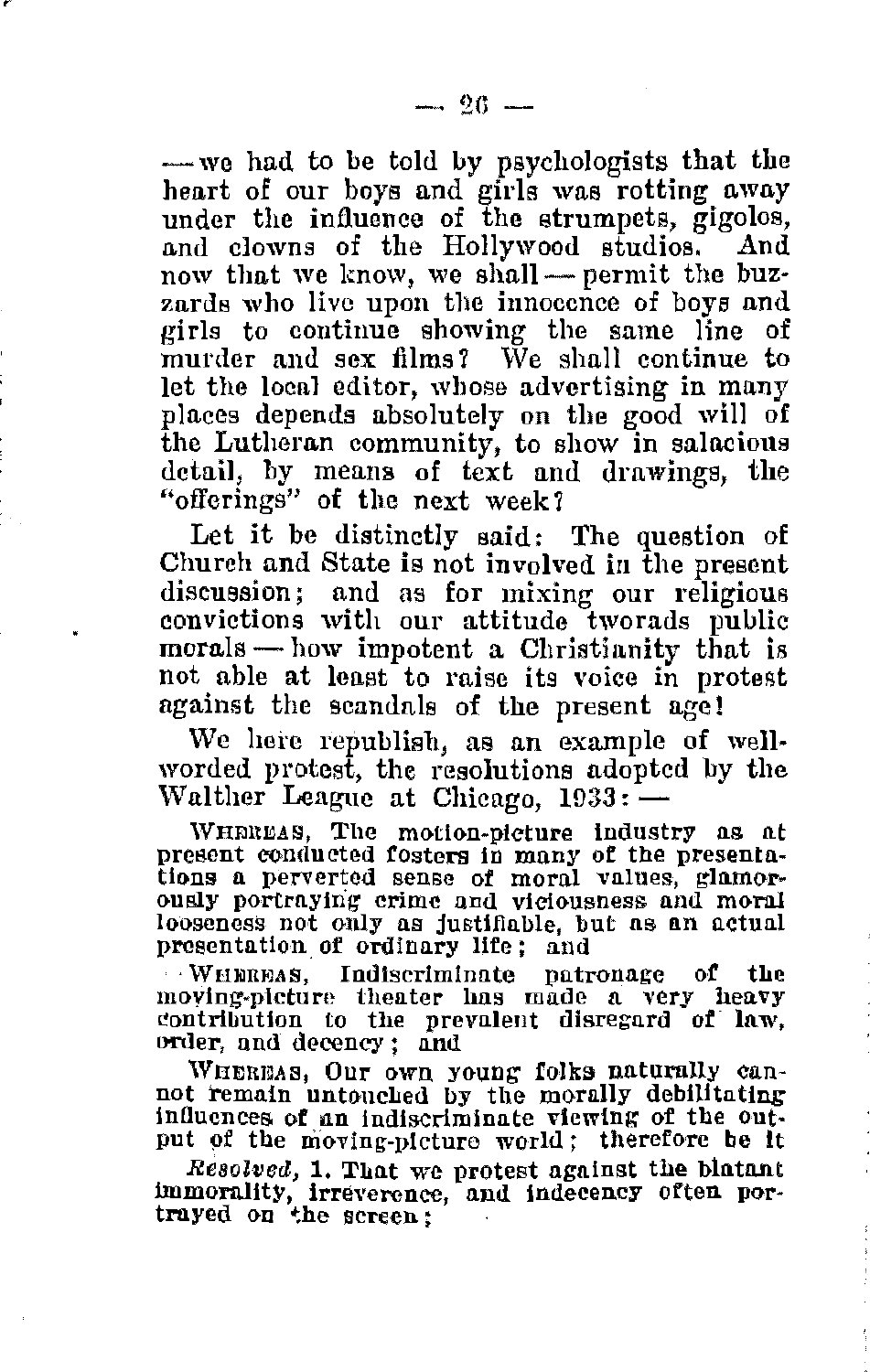2. That we voice this protest by carefully serutlnizing the moral tone of the screen presentations we desire to see, avoiding every presentation known as suggestive;

3. That we seek to Influence our frlends and particularly our fellow-Leaguers to exercise the utmost discrimination In the choice also of this form of amusement.

'!'his is good as far as it goes. But our local church societies have a right to go <sup>a</sup> step farther and directly address exhibitors and editors and, if necessary, demand space in the local paper for protests against the prevailing quality of film entertainment. Done on a national scale, our Church in itself could cause a quakiug of the knees in certain branches of the industry. An extended boy• cott of the picture house, when some outrageous film has been shown, will cause frenzied complaint to be registered in the production managers' offices.

What docs the Word of God demand of us? It demands that we seek the peace (welfare) of the city in which we live, Jer. 29, 7. The prophet adds: "For therein ye shall have peace." The moral lifo, the economic welfare of our Church, is bound up with the welfare of the community. It seems ridiculous that our people will lend their support to an "antismoke-nuisancc" campaign and permit the stench of the modern film to poisou the air of the town.

And we are, as good citizens, interested in rovernment (whether local, State, or national) measures for the curbing of this evil. Government is divinely ordained to cheek the evil-<br>doers and to protect the good citizen-the one is its duty as much as the other, Rom. 13.